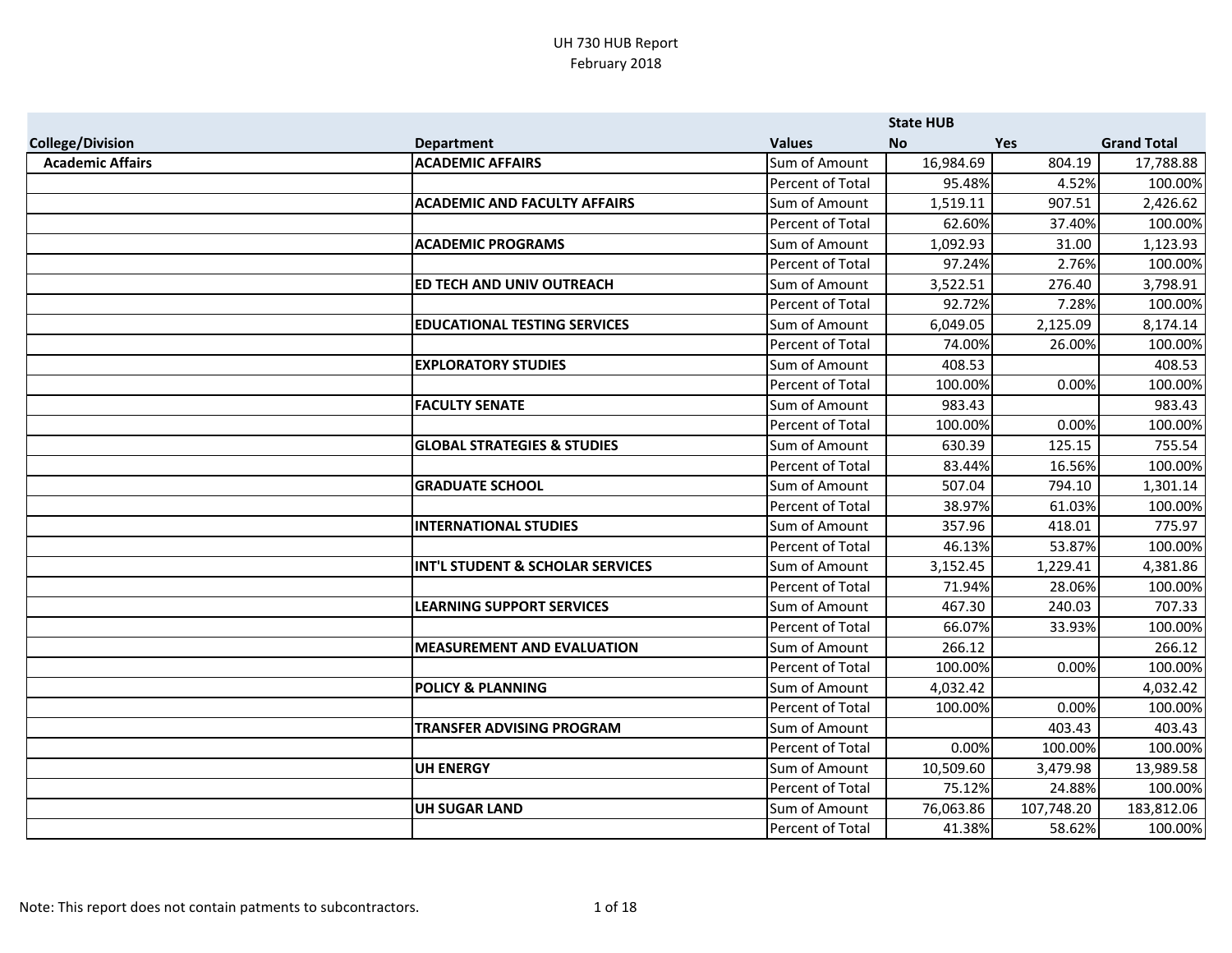|                                          |                                          |                  | <b>State HUB</b> |            |                    |
|------------------------------------------|------------------------------------------|------------------|------------------|------------|--------------------|
| <b>College/Division</b>                  | <b>Department</b>                        | <b>Values</b>    | <b>No</b>        | <b>Yes</b> | <b>Grand Total</b> |
| <b>Academic Affairs</b>                  | <b>UNDERGRADUATE ACADEMIC AFFAIRS</b>    | Sum of Amount    | 161.30           | 206.24     | 367.54             |
|                                          |                                          | Percent of Total | 43.89%           | 56.11%     | 100.00%            |
|                                          | UNDERGRADUATE STUDENT SUCCESS            | Sum of Amount    | 1,216.03         | 244.35     | 1,460.38           |
|                                          |                                          | Percent of Total | 83.27%           | 16.73%     | 100.00%            |
|                                          | <b>UNDERGRADUATE STUDENT SUCCESS CTR</b> | Sum of Amount    | 140.00           |            | 140.00             |
|                                          |                                          | Percent of Total | 100.00%          | 0.00%      | 100.00%            |
|                                          | <b>WRITING CENTER</b>                    | Sum of Amount    | 1,003.10         |            | 1,003.10           |
|                                          |                                          | Percent of Total | 100.00%          | 0.00%      | 100.00%            |
| <b>Academic Affairs Sum of Amount</b>    |                                          |                  | 129,067.82       | 119,033.09 | 248,100.91         |
| <b>Academic Affairs Percent of Total</b> |                                          |                  | 52.02%           | 47.98%     | 100.00%            |
| <b>Administration and Finance</b>        | <b>ADMINISTRATION &amp; FINANCE</b>      | Sum of Amount    | 30,084.02        | 2,633.22   | 32,717.24          |
|                                          |                                          | Percent of Total | 91.95%           | 8.05%      | 100.00%            |
|                                          | <b>AUXILIARY SERVICES OPERATIONS</b>     | Sum of Amount    | 11,977.14        | 742.56     | 12,719.70          |
|                                          |                                          | Percent of Total | 94.16%           | 5.84%      | 100.00%            |
|                                          | <b>BUDGET</b>                            | Sum of Amount    | 396.69           |            | 396.69             |
|                                          |                                          | Percent of Total | 100.00%          | 0.00%      | 100.00%            |
|                                          | <b>BUSINESS SERVICES</b>                 | Sum of Amount    | 445.49           | 360.61     | 806.10             |
|                                          |                                          | Percent of Total | 55.26%           | 44.74%     | 100.00%            |
|                                          | <b>BUSINESS SERVICES III</b>             | Sum of Amount    | 569.37           | 761.69     | 1,331.06           |
|                                          |                                          | Percent of Total | 42.78%           | 57.22%     | 100.00%            |
|                                          | <b>BUSINESS SERVICES SITE II</b>         | Sum of Amount    | 121.36           | 544.05     | 665.41             |
|                                          |                                          | Percent of Total | 18.24%           | 81.76%     | 100.00%            |
|                                          | <b>CENTRAL FACILITY SERVICES</b>         | Sum of Amount    | 3,848.86         | 2,118.48   | 5,967.34           |
|                                          |                                          | Percent of Total | 64.50%           | 35.50%     | 100.00%            |
|                                          | <b>COUGAR CARD</b>                       | Sum of Amount    | 4,402.70         | 435.63     | 4,838.33           |
|                                          |                                          | Percent of Total | 91.00%           | 9.00%      | 100.00%            |
|                                          | <b>CULLEN PERFORMANCE HALL</b>           | Sum of Amount    | 2,892.23         | 1,232.66   | 4,124.89           |
|                                          |                                          | Percent of Total | 70.12%           | 29.88%     | 100.00%            |
|                                          | <b>EMERGENCY MANAGEMENT</b>              | Sum of Amount    | 274.70           |            | 274.70             |
|                                          |                                          | Percent of Total | 100.00%          | 0.00%      | 100.00%            |
|                                          | <b>ENTERPRISE SYSTEMS</b>                | Sum of Amount    | 421,121.87       | 234,446.08 | 655,567.95         |
|                                          |                                          | Percent of Total | 64.24%           | 35.76%     | 100.00%            |
|                                          | <b>ENV HEALTH &amp; LIFE SAFETY</b>      | Sum of Amount    | 2,699.29         | 248.67     | 2,947.96           |
|                                          |                                          | Percent of Total | 91.56%           | 8.44%      | 100.00%            |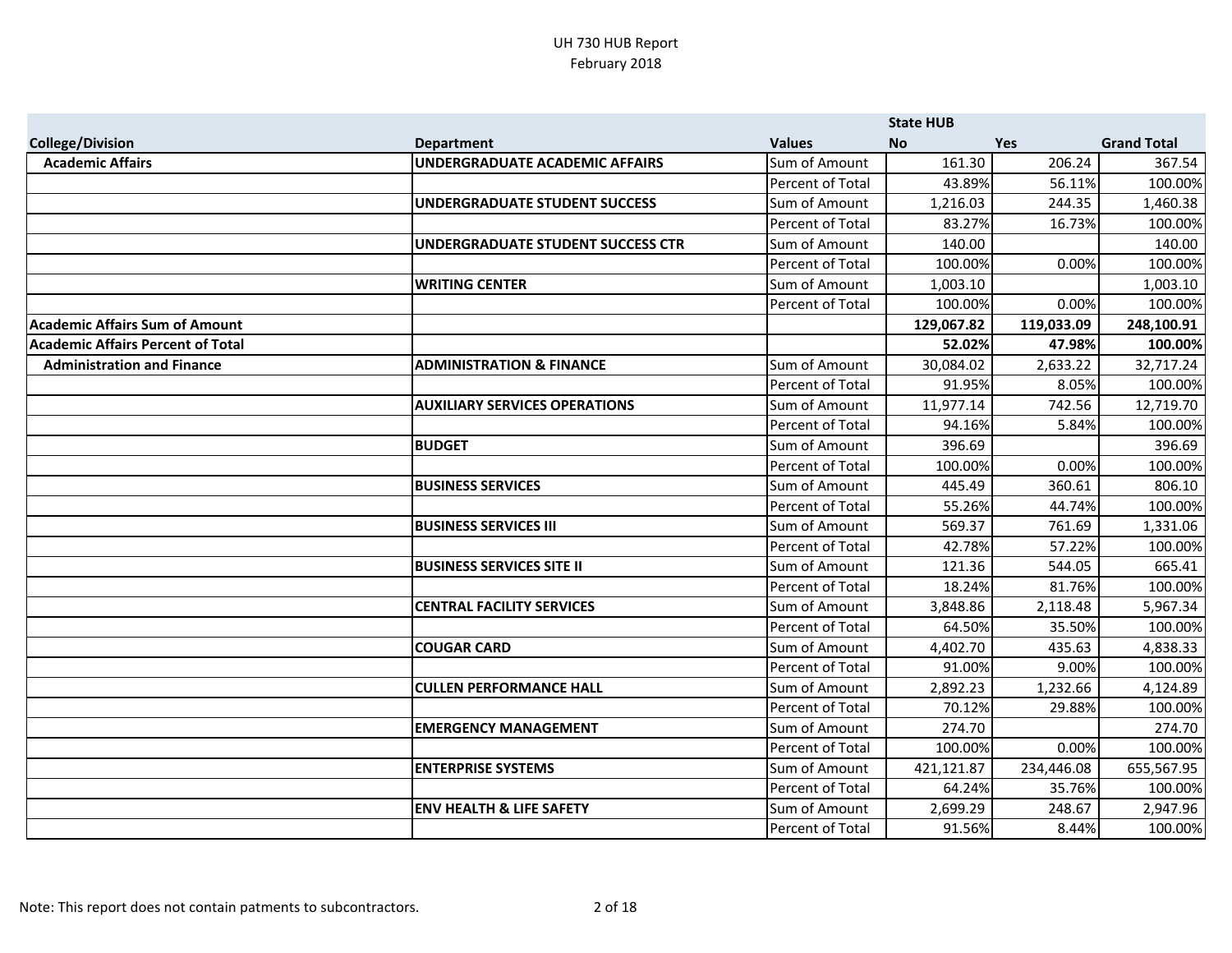|                                   |                                               |                  | <b>State HUB</b> |            |                    |
|-----------------------------------|-----------------------------------------------|------------------|------------------|------------|--------------------|
| <b>College/Division</b>           | <b>Department</b>                             | <b>Values</b>    | <b>No</b>        | <b>Yes</b> | <b>Grand Total</b> |
| <b>Administration and Finance</b> | <b>FACILITIES MANAGEMENT</b>                  | Sum of Amount    | 3,891.01         | 685.33     | 4,576.34           |
|                                   |                                               | Percent of Total | 85.02%           | 14.98%     | 100.00%            |
|                                   | <b>FACILITIES OPERATION &amp; MAINT</b>       | Sum of Amount    | 20,386.38        | 675.60     | 21,061.98          |
|                                   |                                               | Percent of Total | 96.79%           | 3.21%      | 100.00%            |
|                                   | <b>FACILITIES PLANNING &amp; CONSTRUCTION</b> | Sum of Amount    | 9,379,435.47     | 722,364.15 | 10,101,799.62      |
|                                   |                                               | Percent of Total | 92.85%           | 7.15%      | 100.00%            |
|                                   | <b>FACILITIES/CONSTRUCTION MGMT ADMIN</b>     | Sum of Amount    |                  | 210.72     | 210.72             |
|                                   |                                               | Percent of Total | 0.00%            | 100.00%    | 100.00%            |
|                                   | <b>FINANCE-A&amp;F</b>                        | Sum of Amount    | 3,774.18         | 414.64     | 4,188.82           |
|                                   |                                               | Percent of Total | 90.10%           | 9.90%      | 100.00%            |
|                                   | <b>FINANCIAL REPORTING</b>                    | Sum of Amount    |                  | 114.06     | 114.06             |
|                                   |                                               | Percent of Total | 0.00%            | 100.00%    | 100.00%            |
|                                   | <b>FIRE LIFE SAFETY SERVICES</b>              | Sum of Amount    | 1,236.74         | 42.27      | 1,279.01           |
|                                   |                                               | Percent of Total | 96.70%           | 3.30%      | 100.00%            |
|                                   | HIGH PERFORMANCE & COMPUTING & NETWK          | Sum of Amount    | 3,669.23         |            | 3,669.23           |
|                                   |                                               | Percent of Total | 100.00%          | 0.00%      | 100.00%            |
|                                   | <b>HUMAN RESOURCES</b>                        | Sum of Amount    | 15,515.87        | 10,324.76  | 25,840.63          |
|                                   |                                               | Percent of Total | 60.04%           | 39.96%     | 100.00%            |
|                                   | <b>INACTIVE-BUSINESS SERVICES OPERATIONS</b>  | Sum of Amount    |                  | 28.99      | 28.99              |
|                                   |                                               | Percent of Total | 0.00%            | 100.00%    | 100.00%            |
|                                   | <b>INACTIVE-EXEC DIR PROCUR/AUX</b>           | Sum of Amount    | 656.62           |            | 656.62             |
|                                   |                                               | Percent of Total | 100.00%          | 0.00%      | 100.00%            |
|                                   | <b>INST - BUDGET</b>                          | Sum of Amount    | 16,217.50        |            | 16,217.50          |
|                                   |                                               | Percent of Total | 100.00%          | 0.00%      | 100.00%            |
|                                   | <b>INST - BUSINESS SERVICES</b>               | Sum of Amount    | 172,360.89       |            | 172,360.89         |
|                                   |                                               | Percent of Total | 100.00%          | 0.00%      | 100.00%            |
|                                   | <b>KUHF RADIO</b>                             | Sum of Amount    | 38,943.66        | 12,038.10  | 50,981.76          |
|                                   |                                               | Percent of Total | 76.39%           | 23.61%     | 100.00%            |
|                                   | <b>MINOR AND PLANNED PROJECTS</b>             | Sum of Amount    | 203,884.69       | 96,615.73  | 300,500.42         |
|                                   |                                               | Percent of Total | 67.85%           | 32.15%     | 100.00%            |
|                                   | <b>MINOR IN-HOUSE CONSTRUCTION</b>            | Sum of Amount    | 2,810.05         | 8,329.00   | 11,139.05          |
|                                   |                                               | Percent of Total | 25.23%           | 74.77%     | 100.00%            |
|                                   | OFFICE EQUAL OPPORTUNITY SRVS                 | Sum of Amount    | 215.24           |            | 215.24             |
|                                   |                                               | Percent of Total | 100.00%          | 0.00%      | 100.00%            |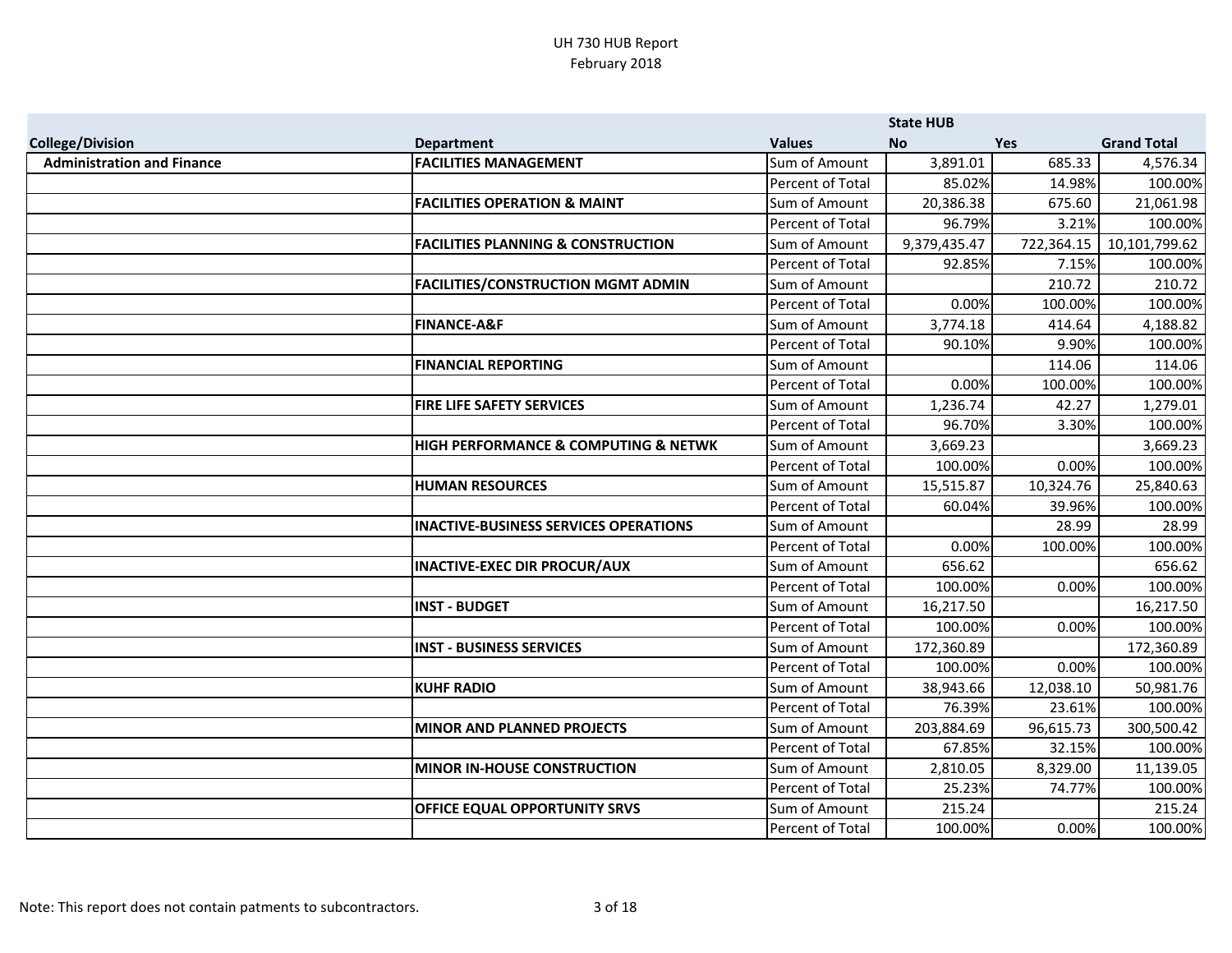|                                   |                                          |                  | <b>State HUB</b> |            |                    |
|-----------------------------------|------------------------------------------|------------------|------------------|------------|--------------------|
| <b>College/Division</b>           | <b>Department</b>                        | <b>Values</b>    | <b>No</b>        | <b>Yes</b> | <b>Grand Total</b> |
| <b>Administration and Finance</b> | PARKING & TRANSPORTATION OPERATIONS      | Sum of Amount    | 195,022.83       | 12,534.56  | 207,557.39         |
|                                   |                                          | Percent of Total | 93.96%           | 6.04%      | 100.00%            |
|                                   | PHY PLANT-AUTOMOTIVE                     | Sum of Amount    | 38,127.17        | 3,535.26   | 41,662.43          |
|                                   |                                          | Percent of Total | 91.51%           | 8.49%      | 100.00%            |
|                                   | PHY PLANT-GROUNDS MAINT                  | Sum of Amount    | 44,105.15        |            | 44,105.15          |
|                                   |                                          | Percent of Total | 100.00%          | 0.00%      | 100.00%            |
|                                   | PHY PLANT-SOLID WASTE                    | Sum of Amount    | 2,924.21         | 483.40     | 3,407.61           |
|                                   |                                          | Percent of Total | 85.81%           | 14.19%     | 100.00%            |
|                                   | <b>PHYSICAL PLANT</b>                    | Sum of Amount    | 124,926.91       | 386,983.88 | 511,910.79         |
|                                   |                                          | Percent of Total | 24.40%           | 75.60%     | 100.00%            |
|                                   | <b>PLANNING</b>                          | Sum of Amount    | 1,912.99         | 2,071.92   | 3,984.91           |
|                                   |                                          | Percent of Total | 48.01%           | 51.99%     | 100.00%            |
|                                   | <b>POLICE</b>                            | Sum of Amount    | 50,322.15        | 1,569.17   | 51,891.32          |
|                                   |                                          | Percent of Total | 96.98%           | 3.02%      | 100.00%            |
|                                   | <b>POSTAL SERVICES OPERATIONS</b>        | Sum of Amount    | 5,926.00         | 163.49     | 6,089.49           |
|                                   |                                          | Percent of Total | 97.32%           | 2.68%      | 100.00%            |
|                                   | PRINTING OPERATIONS                      | Sum of Amount    | 4,421.42         | 160.44     | 4,581.86           |
|                                   |                                          | Percent of Total | 96.50%           | 3.50%      | 100.00%            |
|                                   | <b>PUBLIC ART</b>                        | Sum of Amount    | 59,922.71        | 861.88     | 60,784.59          |
|                                   |                                          | Percent of Total | 98.58%           | 1.42%      | 100.00%            |
|                                   | <b>PUBLIC SAFETY SYSTEMS</b>             | Sum of Amount    | 3,991.58         |            | 3,991.58           |
|                                   |                                          | Percent of Total | 100.00%          | 0.00%      | 100.00%            |
|                                   | <b>PURCHASED UTILITIES</b>               | Sum of Amount    | 6,150.00         |            | 6,150.00           |
|                                   |                                          | Percent of Total | 100.00%          | 0.00%      | 100.00%            |
|                                   | <b>REAL ESTATE SERVICES</b>              | Sum of Amount    | 1,651.14         |            | 1,651.14           |
|                                   |                                          | Percent of Total | 100.00%          | 0.00%      | 100.00%            |
|                                   | <b>RISK MANAGEMENT</b>                   | Sum of Amount    | 203.79           |            | 203.79             |
|                                   |                                          | Percent of Total | 100.00%          | 0.00%      | 100.00%            |
|                                   | <b>SERVICE LEVEL AGREEMENT</b>           | Sum of Amount    | 22,563.23        | 163,913.72 | 186,476.95         |
|                                   |                                          | Percent of Total | 12.10%           | 87.90%     | 100.00%            |
|                                   | <b>STUDENT BUSINESS SERVICES</b>         | Sum of Amount    | 20,259.03        | 1,184.64   | 21,443.67          |
|                                   |                                          | Percent of Total | 94.48%           | 5.52%      | 100.00%            |
|                                   | <b>TECHNOLOGY SERVICES &amp; SUPPORT</b> | Sum of Amount    | 1,361,079.91     | 84,887.71  | 1,445,967.62       |
|                                   |                                          | Percent of Total | 94.13%           | 5.87%      | 100.00%            |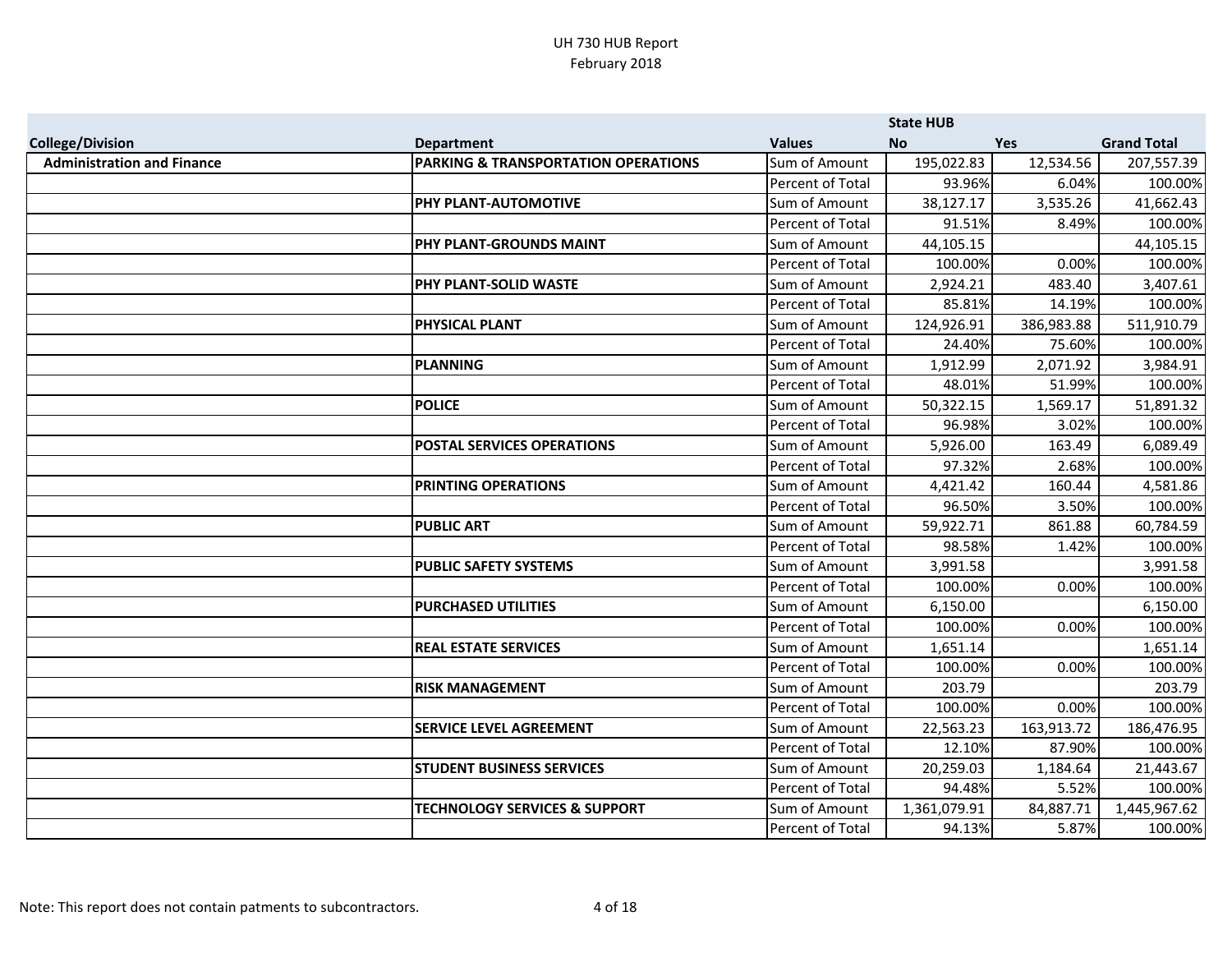|                                                    |                                             |                         | <b>State HUB</b> |              |                    |
|----------------------------------------------------|---------------------------------------------|-------------------------|------------------|--------------|--------------------|
| <b>College/Division</b>                            | <b>Department</b>                           | <b>Values</b>           | <b>No</b>        | <b>Yes</b>   | <b>Grand Total</b> |
| <b>Administration and Finance</b>                  | TV PUBLIC BROADCASTING                      | Sum of Amount           | 38,115.72        | 8,510.50     | 46,626.22          |
|                                                    |                                             | Percent of Total        | 81.75%           | 18.25%       | 100.00%            |
|                                                    | UH SPORTS & ENTERTAINMENT SVC               | Sum of Amount           | 419,047.63       |              | 419,047.63         |
|                                                    |                                             | Percent of Total        | 100.00%          | 0.00%        | 100.00%            |
|                                                    | UIT EXTERNALLY FUNDED PROJECTS              | Sum of Amount           |                  | 81,009.96    | 81,009.96          |
|                                                    |                                             | Percent of Total        | 0.00%            | 100.00%      | 100.00%            |
|                                                    | <b>UIT SECURITY</b>                         | Sum of Amount           |                  | 4,275.40     | 4,275.40           |
|                                                    |                                             | Percent of Total        | 0.00%            | 100.00%      | 100.00%            |
|                                                    | UNIV PROPERTY SERVICES OPERATIONS           | Sum of Amount           | 325,539.00       |              | 325,539.00         |
|                                                    |                                             | Percent of Total        | 100.00%          | 0.00%        | 100.00%            |
|                                                    | UNIVERSITY INFORMATION TECHNOLOGY           | Sum of Amount           | 3,988.35         | 936.25       | 4,924.60           |
|                                                    |                                             | Percent of Total        | 80.99%           | 19.01%       | 100.00%            |
| <b>Administration and Finance Sum of Amount</b>    |                                             |                         | 13,072,032.17    | 1,848,449.18 | 14,920,481.35      |
| <b>Administration and Finance Percent of Total</b> |                                             |                         | 87.61%           | 12.39%       | 100.00%            |
| Architecture                                       | <b>ARCHITECTURE</b>                         | Sum of Amount           | 84.00            |              | 84.00              |
|                                                    |                                             | Percent of Total        | 100.00%          | 0.00%        | 100.00%            |
|                                                    | <b>DEAN, ARCHITECTURE</b>                   | Sum of Amount           | 31,917.72        | 1,776.52     | 33,694.24          |
|                                                    |                                             | Percent of Total        | 94.73%           | 5.27%        | 100.00%            |
| <b>Architecture Sum of Amount</b>                  |                                             |                         | 32,001.72        | 1,776.52     | 33,778.24          |
| <b>Architecture Percent of Total</b>               |                                             |                         | 94.74%           | 5.26%        | 100.00%            |
| <b>Business Administration</b>                     | <b>ACCOUNTANCY AND TAXATION</b>             | Sum of Amount           | 6,137.56         | 1,190.10     | 7,327.66           |
|                                                    |                                             | Percent of Total        | 83.76%           | 16.24%       | 100.00%            |
|                                                    | <b>ACCOUNTING CERTIFICATE PROGRAM</b>       | Sum of Amount           | 2,474.60         | 1,474.79     | 3,949.39           |
|                                                    |                                             | Percent of Total        | 62.66%           | 37.34%       | 100.00%            |
|                                                    | <b>BAUER CAREER SERVICES CTR</b>            | Sum of Amount           | 11,512.53        | 367.29       | 11,879.82          |
|                                                    |                                             | <b>Percent of Total</b> | 96.91%           | 3.09%        | 100.00%            |
|                                                    | <b>BAUER COMMUNICATIONS</b>                 | Sum of Amount           | 4,332.64         | 3,336.69     | 7,669.33           |
|                                                    |                                             | Percent of Total        | 56.49%           | 43.51%       | 100.00%            |
|                                                    | <b>BAUER DIVISION OF TECHNOLOGY</b>         | Sum of Amount           | 2,869.53         | 5,627.59     | 8,497.12           |
|                                                    |                                             | Percent of Total        | 33.77%           | 66.23%       | 100.00%            |
|                                                    | <b>BAUER EXTERNAL RELATIONS DEPT</b>        | Sum of Amount           |                  | 133.66       | 133.66             |
|                                                    |                                             | Percent of Total        | 0.00%            | 100.00%      | 100.00%            |
|                                                    | <b>BAUER GRADUATE PROFESSIONAL PROGRAMS</b> | Sum of Amount           | 10,007.73        |              | 10,007.73          |
|                                                    |                                             | Percent of Total        | 100.00%          | 0.00%        | 100.00%            |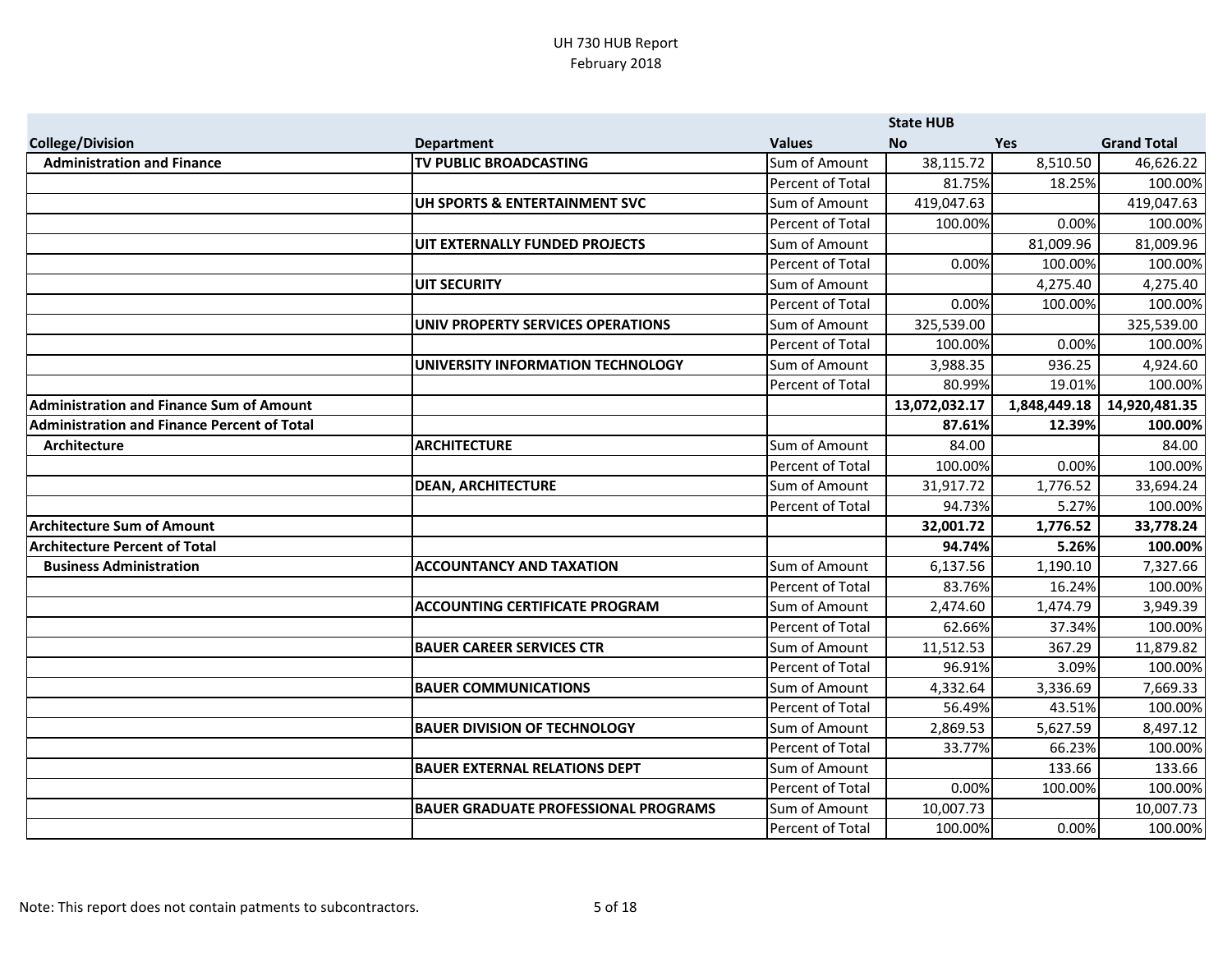|                                                 |                                              |                  | <b>State HUB</b> |            |                    |
|-------------------------------------------------|----------------------------------------------|------------------|------------------|------------|--------------------|
| <b>College/Division</b>                         | <b>Department</b>                            | <b>Values</b>    | <b>No</b>        | <b>Yes</b> | <b>Grand Total</b> |
| <b>Business Administration</b>                  | <b>CTR FOR EXECUTIVE DEVELOPMENT</b>         | Sum of Amount    | 38.26            |            | 38.26              |
|                                                 |                                              | Percent of Total | 100.00%          | 0.00%      | 100.00%            |
|                                                 | <b>DEAN'S OFFICE, BAUER COLLEGE</b>          | Sum of Amount    | 43,742.21        | 13,495.95  | 57,238.16          |
|                                                 |                                              | Percent of Total | 76.42%           | 23.58%     | 100.00%            |
|                                                 | <b>DECISION AND INFORMATION SCIEN</b>        | Sum of Amount    | 282.00           | 1,792.77   | 2,074.77           |
|                                                 |                                              | Percent of Total | 13.59%           | 86.41%     | 100.00%            |
|                                                 | <b>EXECUTIVE DEGREE PROGRAMS</b>             | Sum of Amount    | 53,134.68        | 2,792.85   | 55,927.53          |
|                                                 |                                              | Percent of Total | 95.01%           | 4.99%      | 100.00%            |
|                                                 | <b>FINANCE-BAUER COLLEGE</b>                 | Sum of Amount    | 9,651.80         | 259.82     | 9,911.62           |
|                                                 |                                              | Percent of Total | 97.38%           | 2.62%      | 100.00%            |
|                                                 | MANAGEMENT-BAUER COLLEGE                     | Sum of Amount    | 39,306.97        | 761.03     | 40,068.00          |
|                                                 |                                              | Percent of Total | 98.10%           | 1.90%      | 100.00%            |
|                                                 | <b>MARKETING-BAUER COLLEGE</b>               | Sum of Amount    | 426.62           | 4,140.48   | 4,567.10           |
|                                                 |                                              | Percent of Total | 9.34%            | 90.66%     | 100.00%            |
|                                                 | <b>SALES EXCELLENCE INSTITUTE</b>            | Sum of Amount    | 19,139.69        | 2,636.94   | 21,776.63          |
|                                                 |                                              | Percent of Total | 87.89%           | 12.11%     | 100.00%            |
|                                                 | <b>SMALL BUSINESS DEV CENTER</b>             | Sum of Amount    | 10,158.31        | 10,667.90  | 20,826.21          |
|                                                 |                                              | Percent of Total | 48.78%           | 51.22%     | 100.00%            |
|                                                 | UNDERGRAD BUSINESS PROG                      | Sum of Amount    | 2,288.93         | 496.69     | 2,785.62           |
|                                                 |                                              | Percent of Total | 82.17%           | 17.83%     | 100.00%            |
|                                                 | <b>WOLFF CTR FOR ENTREPRENEURSHIP</b>        | Sum of Amount    | 1,976.72         | 706.84     | 2,683.56           |
|                                                 |                                              | Percent of Total | 73.66%           | 26.34%     | 100.00%            |
| <b>Business Administration Sum of Amount</b>    |                                              |                  | 217,480.78       | 49,881.39  | 267,362.17         |
| <b>Business Administration Percent of Total</b> |                                              |                  | 81.34%           | 18.66%     | 100.00%            |
| <b>Chancellor/President</b>                     | BASEBALL                                     | Sum of Amount    | 14,392.92        | 272.87     | 14,665.79          |
|                                                 |                                              | Percent of Total | 98.14%           | 1.86%      | 100.00%            |
|                                                 | <b>COMMUNITY RELATIONS &amp; INST ACCESS</b> | Sum of Amount    | 263.14           | 79.99      | 343.13             |
|                                                 |                                              | Percent of Total | 76.69%           | 23.31%     | 100.00%            |
|                                                 | <b>COMPLIANCE</b>                            | Sum of Amount    | 219.36           | 255.99     | 475.35             |
|                                                 |                                              | Percent of Total | 46.15%           | 53.85%     | 100.00%            |
|                                                 | <b>FOOTBALL</b>                              | Sum of Amount    | 240,093.13       | 1,152.71   | 241,245.84         |
|                                                 |                                              | Percent of Total | 99.52%           | 0.48%      | 100.00%            |
|                                                 | <b>INTERCOLLEGIATE ATHLETICS</b>             | Sum of Amount    | 408,609.56       | 7,073.65   | 415,683.21         |
|                                                 |                                              | Percent of Total | 98.30%           | 1.70%      | 100.00%            |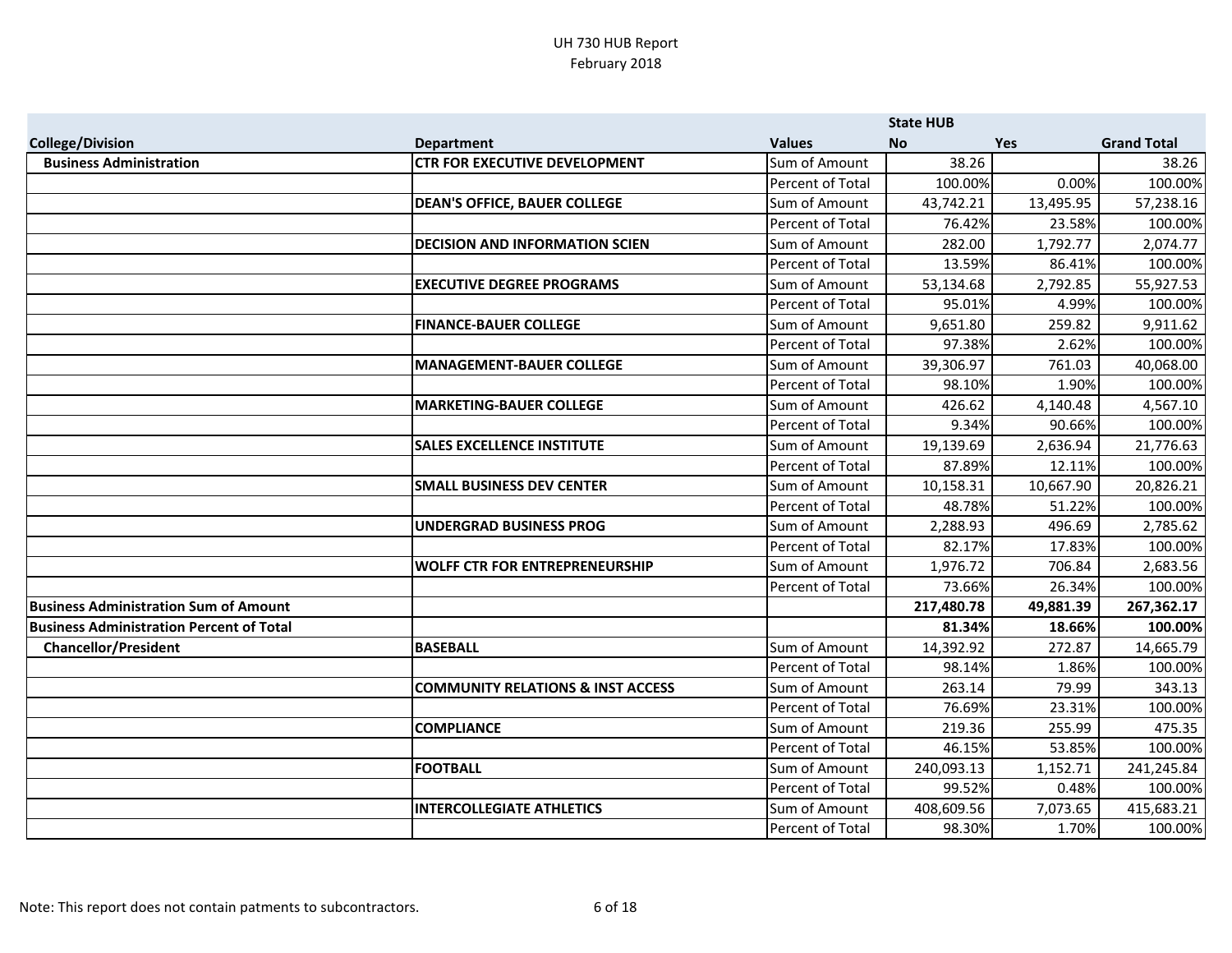|                                              |                                      |                         | <b>State HUB</b> |            |                    |
|----------------------------------------------|--------------------------------------|-------------------------|------------------|------------|--------------------|
| <b>College/Division</b>                      | <b>Department</b>                    | <b>Values</b>           | <b>No</b>        | <b>Yes</b> | <b>Grand Total</b> |
| <b>Chancellor/President</b>                  | <b>MEN'S BASKETBALL</b>              | Sum of Amount           | 23,192.35        | 2,385.00   | 25,577.35          |
|                                              |                                      | Percent of Total        | 90.68%           | 9.32%      | 100.00%            |
|                                              | <b>MEN'S GOLF</b>                    | Sum of Amount           | 3,312.50         |            | 3,312.50           |
|                                              |                                      | Percent of Total        | 100.00%          | 0.00%      | 100.00%            |
|                                              | <b>MEN'S TRACK AND FIELD</b>         | Sum of Amount           | 58,165.80        |            | 58,165.80          |
|                                              |                                      | Percent of Total        | 100.00%          | 0.00%      | 100.00%            |
|                                              | <b>OFFICE OF SPECIAL EVENTS</b>      | Sum of Amount           | 8,724.90         | 389.62     | 9,114.52           |
|                                              |                                      | Percent of Total        | 95.73%           | 4.27%      | 100.00%            |
|                                              | <b>PRESIDENT</b>                     | Sum of Amount           | 6,154.28         | 581.33     | 6,735.61           |
|                                              |                                      | <b>Percent of Total</b> | 91.37%           | 8.63%      | 100.00%            |
|                                              | <b>STAFF COUNCIL</b>                 | Sum of Amount           | 1,323.20         |            | 1,323.20           |
|                                              |                                      | Percent of Total        | 100.00%          | 0.00%      | 100.00%            |
|                                              | <b>WOMEN'S BASKETBALL</b>            | Sum of Amount           | 5,783.27         | 3,037.50   | 8,820.77           |
|                                              |                                      | Percent of Total        | 65.56%           | 34.44%     | 100.00%            |
|                                              | <b>WOMEN'S SOCCER</b>                | Sum of Amount           | 4,266.10         |            | 4,266.10           |
|                                              |                                      | Percent of Total        | 100.00%          | 0.00%      | 100.00%            |
|                                              | <b>WOMEN'S SOFTBALL</b>              | Sum of Amount           | 17,882.99        | 105.00     | 17,987.99          |
|                                              |                                      | Percent of Total        | 99.42%           | 0.58%      | 100.00%            |
|                                              | <b>WOMEN'S SWIMMING &amp; DIVING</b> | Sum of Amount           | 3,011.31         |            | 3,011.31           |
|                                              |                                      | Percent of Total        | 100.00%          | 0.00%      | 100.00%            |
|                                              | <b>WOMEN'S TENNIS</b>                | Sum of Amount           | 2,825.00         |            | 2,825.00           |
|                                              |                                      | Percent of Total        | 100.00%          | 0.00%      | 100.00%            |
|                                              | <b>WOMEN'S VOLLEYBALL</b>            | Sum of Amount           | 1,644.61         |            | 1,644.61           |
|                                              |                                      | Percent of Total        | 100.00%          | 0.00%      | 100.00%            |
| <b>Chancellor/President Sum of Amount</b>    |                                      |                         | 799,864.42       | 15,333.66  | 815,198.08         |
| <b>Chancellor/President Percent of Total</b> |                                      |                         | 98.12%           | 1.88%      | 100.00%            |
| <b>College of the Arts</b>                   | <b>ART</b>                           | Sum of Amount           | 10,008.85        | 602.36     | 10,611.21          |
|                                              |                                      | Percent of Total        | 94.32%           | 5.68%      | 100.00%            |
|                                              | <b>BAND</b>                          | Sum of Amount           | 8,113.88         |            | 8,113.88           |
|                                              |                                      | Percent of Total        | 100.00%          | 0.00%      | 100.00%            |
|                                              | <b>BLAFFER GALLERY</b>               | Sum of Amount           | 4,818.31         |            | 4,818.31           |
|                                              |                                      | Percent of Total        | 100.00%          | 0.00%      | 100.00%            |
|                                              | <b>CWMCA CENTER FOR THE ARTS</b>     | Sum of Amount           | 13,970.75        |            | 13,970.75          |
|                                              |                                      | Percent of Total        | 100.00%          | 0.00%      | 100.00%            |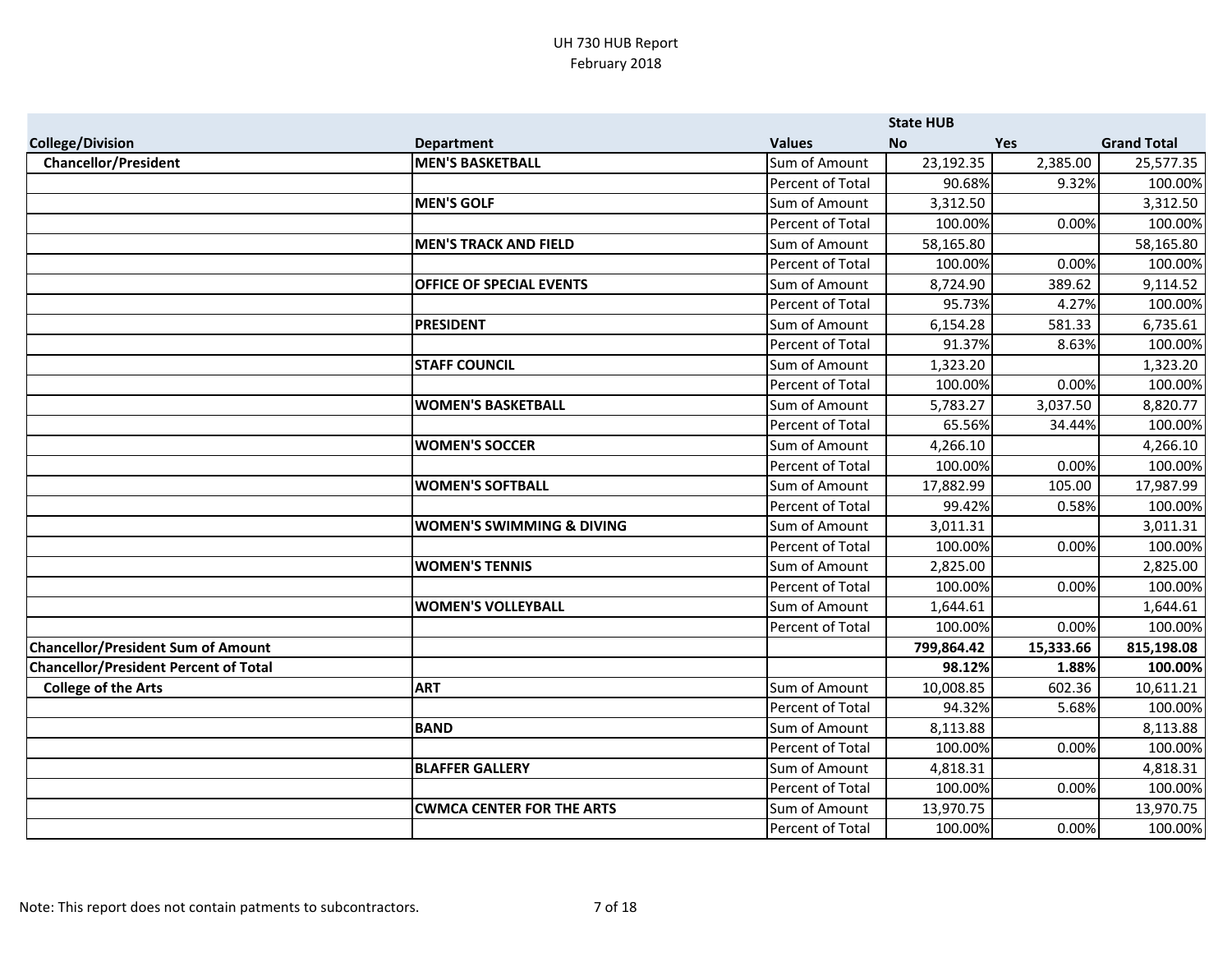|                                             |                                           |                         | <b>State HUB</b> |            |                    |
|---------------------------------------------|-------------------------------------------|-------------------------|------------------|------------|--------------------|
| <b>College/Division</b>                     | <b>Department</b>                         | <b>Values</b>           | <b>No</b>        | <b>Yes</b> | <b>Grand Total</b> |
| <b>College of the Arts</b>                  | <b>DEAN, COLLEGE OF THE ARTS</b>          | Sum of Amount           | 16,544.52        | 1,418.48   | 17,963.00          |
|                                             |                                           | Percent of Total        | 92.10%           | 7.90%      | 100.00%            |
|                                             | <b>MUSIC</b>                              | Sum of Amount           | 24,263.75        | 299.88     | 24,563.63          |
|                                             |                                           | Percent of Total        | 98.78%           | 1.22%      | 100.00%            |
|                                             | <b>THEATER</b>                            | Sum of Amount           | 43,646.63        | 857.91     | 44,504.54          |
|                                             |                                           | Percent of Total        | 98.07%           | 1.93%      | 100.00%            |
| <b>College of the Arts Sum of Amount</b>    |                                           |                         | 121,366.69       | 3,178.63   | 124,545.32         |
| <b>College of the Arts Percent of Total</b> |                                           |                         | 97.45%           | 2.55%      | 100.00%            |
| <b>Education</b>                            | <b>ASIAN AMERICAN STUDIES</b>             | Sum of Amount           | 3,701.39         |            | 3,701.39           |
|                                             |                                           | Percent of Total        | 100.00%          | 0.00%      | 100.00%            |
|                                             | <b>CENTER FOR INFO TECH IN EDUCATION</b>  | Sum of Amount           | 29,120.31        | 1,079.32   | 30,199.63          |
|                                             |                                           | <b>Percent of Total</b> | 96.43%           | 3.57%      | 100.00%            |
|                                             | <b>CHARTER SCHOOL</b>                     | Sum of Amount           | 12,327.34        | 162.50     | 12,489.84          |
|                                             |                                           | Percent of Total        | 98.70%           | 1.30%      | 100.00%            |
|                                             | <b>CONSISTENCY MGMT &amp; COOP DISCIP</b> | Sum of Amount           | 462.78           |            | 462.78             |
|                                             |                                           | <b>Percent of Total</b> | 100.00%          | 0.00%      | 100.00%            |
|                                             | <b>CURRICULUM AND INSTRUCTION</b>         | Sum of Amount           | 38,875.27        | 8,137.01   | 47,012.28          |
|                                             |                                           | Percent of Total        | 82.69%           | 17.31%     | 100.00%            |
|                                             | <b>DEAN, EDUCATION</b>                    | Sum of Amount           | 19,417.68        | 1,770.67   | 21,188.35          |
|                                             |                                           | Percent of Total        | 91.64%           | 8.36%      | 100.00%            |
|                                             | <b>ED LEADERSHIP &amp; POLICY STUDIES</b> | Sum of Amount           | 5,992.06         | 513.75     | 6,505.81           |
|                                             |                                           | Percent of Total        | 92.10%           | 7.90%      | 100.00%            |
|                                             | PSYCH, HEALTH & LEARNING SCIENCE          | Sum of Amount           | 20,730.67        | 9,713.83   | 30,444.50          |
|                                             |                                           | Percent of Total        | 68.09%           | 31.91%     | 100.00%            |
| <b>Education Sum of Amount</b>              |                                           |                         | 130,627.50       | 21,377.08  | 152,004.58         |
| <b>Education Percent of Total</b>           |                                           |                         | 85.94%           | 14.06%     | 100.00%            |
| <b>Engineering</b>                          | <b>BIOMEDICAL ENGINEERING</b>             | Sum of Amount           | 179,383.65       | 4,845.08   | 184,228.73         |
|                                             |                                           | Percent of Total        | 97.37%           | 2.63%      | 100.00%            |
|                                             | <b>CHEMICAL ENGINEERING</b>               | Sum of Amount           | 157,125.84       | 19,248.17  | 176,374.01         |
|                                             |                                           | Percent of Total        | 89.09%           | 10.91%     | 100.00%            |
|                                             | <b>CIVIL ENGINEERING</b>                  | Sum of Amount           | 188,593.78       | 7,836.12   | 196,429.90         |
|                                             |                                           | Percent of Total        | 96.01%           | 3.99%      | 100.00%            |
|                                             | <b>COMPOSITE ENGR APPLICATIONS CT</b>     | Sum of Amount           | 68.98            |            | 68.98              |
|                                             |                                           | Percent of Total        | 100.00%          | 0.00%      | 100.00%            |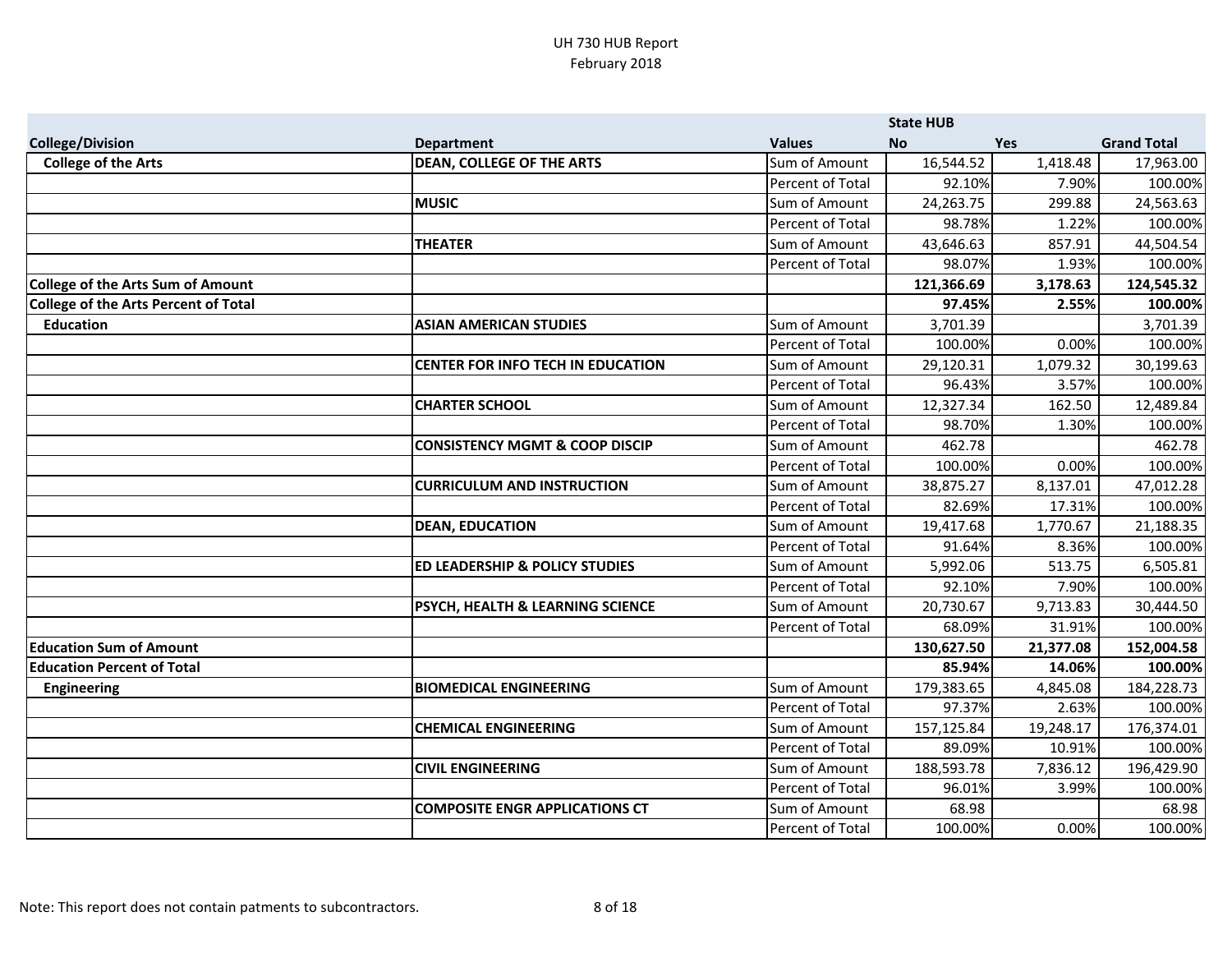|                                                         |                                            |                         | <b>State HUB</b> |            |                    |
|---------------------------------------------------------|--------------------------------------------|-------------------------|------------------|------------|--------------------|
| <b>College/Division</b>                                 | <b>Department</b>                          | <b>Values</b>           | <b>No</b>        | <b>Yes</b> | <b>Grand Total</b> |
| <b>Engineering</b>                                      | <b>DEAN, ENGINEERING</b>                   | Sum of Amount           | 47,525.41        | 3,460.13   | 50,985.54          |
|                                                         |                                            | Percent of Total        | 93.21%           | 6.79%      | 100.00%            |
|                                                         | <b>ELECTRICAL ENGINEERING</b>              | Sum of Amount           | 110,501.06       | 28,403.30  | 138,904.36         |
|                                                         |                                            | Percent of Total        | 79.55%           | 20.45%     | 100.00%            |
|                                                         | <b>ENGINEERING SERVICES</b>                | Sum of Amount           | 757.13           |            | 757.13             |
|                                                         |                                            | Percent of Total        | 100.00%          | 0.00%      | 100.00%            |
|                                                         | <b>INDUSTRIAL ENGINEERING</b>              | Sum of Amount           | 5,206.89         | 3,979.32   | 9,186.21           |
|                                                         |                                            | <b>Percent of Total</b> | 56.68%           | 43.32%     | 100.00%            |
|                                                         | <b>INTEGRATED BIO &amp; NANO SYSTEM</b>    | Sum of Amount           | 22,142.03        |            | 22,142.03          |
|                                                         |                                            | Percent of Total        | 100.00%          | 0.00%      | 100.00%            |
|                                                         | <b>MECHANICAL ENGINEERING</b>              | Sum of Amount           | 32,860.64        | 5,159.75   | 38,020.39          |
|                                                         |                                            | Percent of Total        | 86.43%           | 13.57%     | 100.00%            |
|                                                         | <b>NATL CTR FOR AIRBORNE LASER MAPPING</b> | Sum of Amount           | 143.12           | 104.92     | 248.04             |
|                                                         |                                            | Percent of Total        | 57.70%           | 42.30%     | 100.00%            |
|                                                         | PETROLEUM ENGINEERING                      | Sum of Amount           | 50,232.25        | 14,111.16  | 64,343.41          |
|                                                         |                                            | Percent of Total        | 78.07%           | 21.93%     | 100.00%            |
| <b>Engineering Sum of Amount</b>                        |                                            |                         | 794,540.78       | 87,147.95  | 881,688.73         |
| <b>Engineering Percent of Total</b>                     |                                            |                         | 90.12%           | 9.88%      | 100.00%            |
| <b>Graduate College of Social Work</b>                  | <b>ADMISSIONS-GCSW</b>                     | Sum of Amount           | 828.36           |            | 828.36             |
|                                                         |                                            | Percent of Total        | 100.00%          | 0.00%      | 100.00%            |
|                                                         | <b>CHILD &amp; FAMILY CENTER</b>           | Sum of Amount           | 6,959.16         |            | 6,959.16           |
|                                                         |                                            | Percent of Total        | 100.00%          | 0.00%      | 100.00%            |
|                                                         | <b>CTR DRUG &amp; SOCIAL POLICY RESRC</b>  | Sum of Amount           | 4,489.75         | 729.58     | 5,219.33           |
|                                                         |                                            | Percent of Total        | 86.02%           | 13.98%     | 100.00%            |
|                                                         | <b>DEAN, SOCIAL WORK</b>                   | Sum of Amount           | 5,891.76         | 2,477.08   | 8,368.84           |
|                                                         |                                            | Percent of Total        | 70.40%           | 29.60%     | 100.00%            |
|                                                         | <b>GCSW INFORMATION TECHNOLOGY</b>         | Sum of Amount           | 2,102.39         | 3,353.69   | 5,456.08           |
|                                                         |                                            | Percent of Total        | 38.53%           | 61.47%     | 100.00%            |
|                                                         | <b>GCSW STUDENT SERVICES</b>               | Sum of Amount           |                  | 287.73     | 287.73             |
|                                                         |                                            | Percent of Total        | 0.00%            | 100.00%    | 100.00%            |
|                                                         | OFFICE OF COMMUNITY PROJECTS               | Sum of Amount           | 33.16            | 32.89      | 66.05              |
|                                                         |                                            | Percent of Total        | 50.20%           | 49.80%     | 100.00%            |
| <b>Graduate College of Social Work Sum of Amount</b>    |                                            |                         | 20,304.58        | 6,880.97   | 27,185.55          |
| <b>Graduate College of Social Work Percent of Total</b> |                                            |                         |                  |            |                    |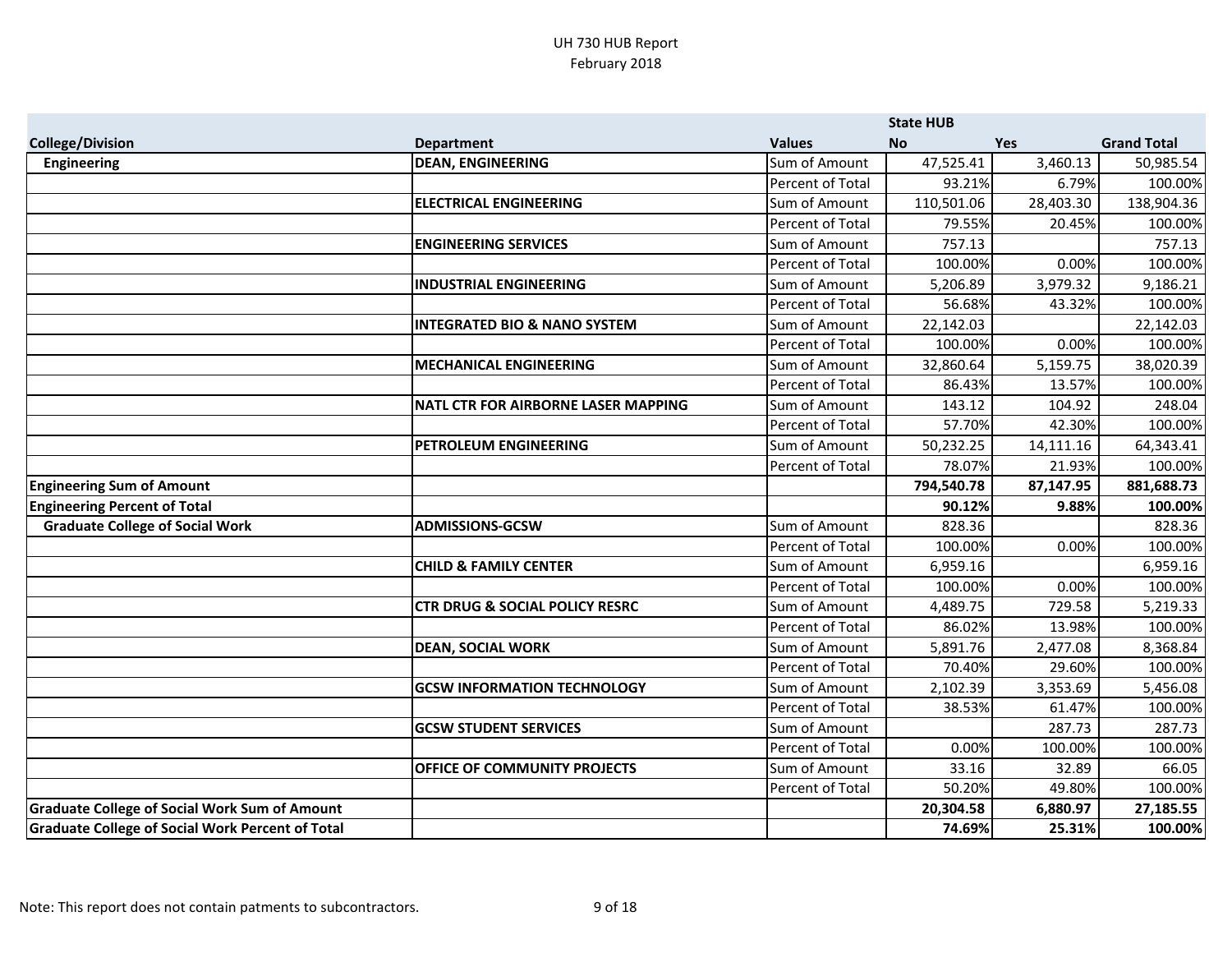|                                                  |                                                |                  | <b>State HUB</b> |            |                    |
|--------------------------------------------------|------------------------------------------------|------------------|------------------|------------|--------------------|
| <b>College/Division</b>                          | <b>Department</b>                              | <b>Values</b>    | <b>No</b>        | <b>Yes</b> | <b>Grand Total</b> |
| <b>Honors College</b>                            | <b>DEAN, HONORS COLLEGE</b>                    | Sum of Amount    | 19,980.94        | 2,971.33   | 22,952.27          |
|                                                  |                                                | Percent of Total | 87.05%           | 12.95%     | 100.00%            |
|                                                  | <b>FORENSICS PROGRAM</b>                       | Sum of Amount    | 3,775.13         | 149.80     | 3,924.93           |
|                                                  |                                                | Percent of Total | 96.18%           | 3.82%      | 100.00%            |
|                                                  | <b>OFFICE OF UNDERGRADUATE RESEARCH</b>        | Sum of Amount    | 60.95            |            | 60.95              |
|                                                  |                                                | Percent of Total | 100.00%          | 0.00%      | 100.00%            |
| <b>Honors College Sum of Amount</b>              |                                                |                  | 23,817.02        | 3,121.13   | 26,938.15          |
| Honors College Percent of Total                  |                                                |                  | 88.41%           | 11.59%     | 100.00%            |
| <b>Hotel and Restaurant Management</b>           | <b>DEAN, HOTEL &amp; RESTAURANT MANAG</b>      | Sum of Amount    | 974.20           | 21.23      | 995.43             |
|                                                  |                                                | Percent of Total | 97.87%           | 2.13%      | 100.00%            |
|                                                  | <b>HOTEL AND RESTAURANT MANAGEMENT</b>         | Sum of Amount    | 626,313.06       | 8,888.42   | 635,201.48         |
|                                                  |                                                | Percent of Total | 98.60%           | 1.40%      | 100.00%            |
| Hotel and Restaurant Management Sum of Amount    |                                                |                  | 627,287.26       | 8,909.65   | 636,196.91         |
| Hotel and Restaurant Management Percent of Total |                                                |                  | 98.60%           | 1.40%      | 100.00%            |
| <b>Law Center</b>                                | <b>ALUMNI RELATIONS, LAW</b>                   | Sum of Amount    |                  | 778.89     | 778.89             |
|                                                  |                                                | Percent of Total | 0.00%            | 100.00%    | 100.00%            |
|                                                  | <b>ASSOCIATE DEAN, LAW</b>                     | Sum of Amount    | 38.28            |            | 38.28              |
|                                                  |                                                | Percent of Total | 100.00%          | 0.00%      | 100.00%            |
|                                                  | <b>BLAKELEY INSTITUTE</b>                      | Sum of Amount    | 6,228.34         | 342.01     | 6,570.35           |
|                                                  |                                                | Percent of Total | 94.79%           | 5.21%      | 100.00%            |
|                                                  | <b>BUSINESS SERVICES, LAW</b>                  | Sum of Amount    | 5,360.13         | 5,702.67   | 11,062.80          |
|                                                  |                                                | Percent of Total | 48.45%           | 51.55%     | 100.00%            |
|                                                  | <b>CAREER SERVICES, LAW</b>                    | Sum of Amount    | 3,754.49         | 536.98     | 4,291.47           |
|                                                  |                                                | Percent of Total | 87.49%           | 12.51%     | 100.00%            |
|                                                  | <b>CENTER PROGRAMS, LAW</b>                    | Sum of Amount    | 5,728.36         |            | 5,728.36           |
|                                                  |                                                | Percent of Total | 100.00%          | 0.00%      | 100.00%            |
|                                                  | <b>DEAN, LAW</b>                               | Sum of Amount    | 300.00           | 777.00     | 1,077.00           |
|                                                  |                                                | Percent of Total | 27.86%           | 72.14%     | 100.00%            |
|                                                  | <b>FACILITIES, LAW</b>                         | Sum of Amount    | 158.07           | 314.56     | 472.63             |
|                                                  |                                                | Percent of Total | 33.44%           | 66.56%     | 100.00%            |
|                                                  | <b>FACULTY SUPPORT LAW</b>                     | Sum of Amount    | 9,264.85         | 5,865.68   | 15,130.53          |
|                                                  |                                                | Percent of Total | 61.23%           | 38.77%     | 100.00%            |
|                                                  | <b>INST OF HIGHER EDU &amp; GOVERNANCE LAW</b> | Sum of Amount    | 76.30            |            | 76.30              |
|                                                  |                                                | Percent of Total | 100.00%          | 0.00%      | 100.00%            |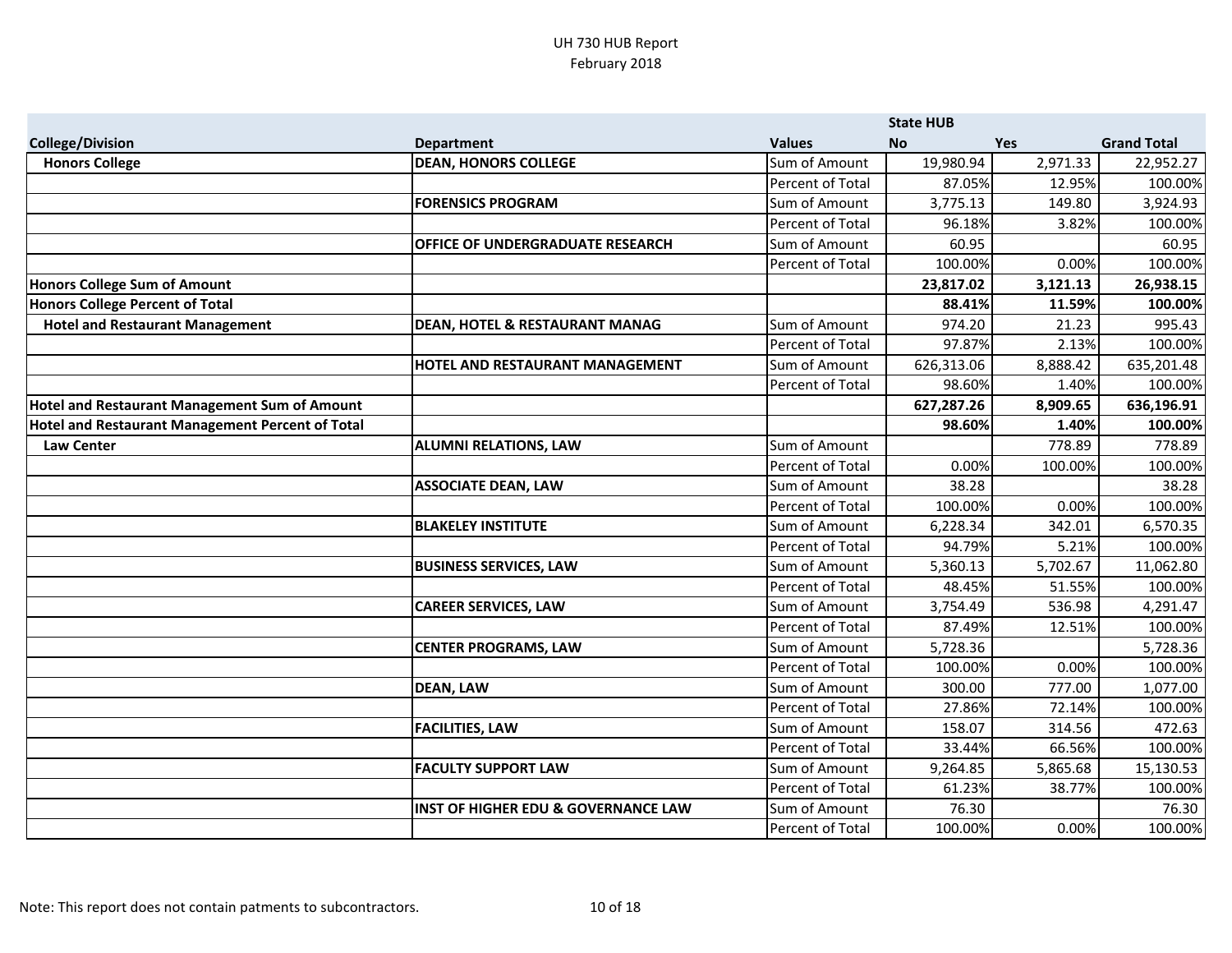|                                         |                                         |                         | <b>State HUB</b> |            |                    |
|-----------------------------------------|-----------------------------------------|-------------------------|------------------|------------|--------------------|
| <b>College/Division</b>                 | <b>Department</b>                       | <b>Values</b>           | <b>No</b>        | <b>Yes</b> | <b>Grand Total</b> |
| <b>Law Center</b>                       | <b>LAW FOUNDATION</b>                   | Sum of Amount           |                  | 14.99      | 14.99              |
|                                         |                                         | Percent of Total        | 0.00%            | 100.00%    | 100.00%            |
|                                         | <b>LAW INFORMATION TECHNOLOGY</b>       | Sum of Amount           | 4,703.14         | 546.48     | 5,249.62           |
|                                         |                                         | Percent of Total        | 89.59%           | 10.41%     | 100.00%            |
|                                         | <b>LAW LIBRARY</b>                      | Sum of Amount           | 8,903.95         | 265.99     | 9,169.94           |
|                                         |                                         | Percent of Total        | 97.10%           | 2.90%      | 100.00%            |
|                                         | <b>LEGAL AID CLINIC, LAW</b>            | Sum of Amount           | 902.56           | 350.94     | 1,253.50           |
|                                         |                                         | Percent of Total        | 72.00%           | 28.00%     | 100.00%            |
|                                         | LEGAL RESEARCH & WRITING, LAW           | Sum of Amount           | 138.50           | 38.22      | 176.72             |
|                                         |                                         | Percent of Total        | 78.37%           | 21.63%     | 100.00%            |
|                                         | <b>PUBLIC RELS &amp; MARKETING, LAW</b> | Sum of Amount           | 319.50           |            | 319.50             |
|                                         |                                         | Percent of Total        | 100.00%          | 0.00%      | 100.00%            |
|                                         | <b>STUDENT ORGANIZATION, LAW</b>        | Sum of Amount           | 21.56            |            | 21.56              |
|                                         |                                         | Percent of Total        | 100.00%          | 0.00%      | 100.00%            |
|                                         | <b>STUDENT SERVICES, LAW</b>            | Sum of Amount           | 1,333.94         | 1,197.37   | 2,531.31           |
|                                         |                                         | Percent of Total        | 52.70%           | 47.30%     | 100.00%            |
| <b>Law Center Sum of Amount</b>         |                                         |                         | 47,231.97        | 16,731.78  | 63,963.75          |
| <b>Law Center Percent of Total</b>      |                                         |                         | 73.84%           | 26.16%     | 100.00%            |
| <b>Liberal Arts and Social Sciences</b> | <b>AFRICAN-AMERICAN STUDIES</b>         | Sum of Amount           | 210.84           | 3,477.67   | 3,688.51           |
|                                         |                                         | Percent of Total        | 5.72%            | 94.28%     | 100.00%            |
|                                         | <b>ARTE PUBLICO</b>                     | Sum of Amount           | 32,494.09        | 132.65     | 32,626.74          |
|                                         |                                         | Percent of Total        | 99.59%           | 0.41%      | 100.00%            |
|                                         | <b>CENTER FOR PUBLIC HISTORY</b>        | Sum of Amount           | 2,123.32         | 1,808.66   | 3,931.98           |
|                                         |                                         | Percent of Total        | 54.00%           | 46.00%     | 100.00%            |
|                                         | <b>COMMUNICATION</b>                    | Sum of Amount           | 14,776.96        | 1,659.51   | 16,436.47          |
|                                         |                                         | Percent of Total        | 89.90%           | 10.10%     | 100.00%            |
|                                         | <b>COMMUNICATIONS DISORDERS</b>         | Sum of Amount           | 1,101.46         | 4,652.47   | 5,753.93           |
|                                         |                                         | <b>Percent of Total</b> | 19.14%           | 80.86%     | 100.00%            |
|                                         | <b>COMPARATIVE CULTURAL STUDIES</b>     | Sum of Amount           | 1,089.87         | 2,661.73   | 3,751.60           |
|                                         |                                         | Percent of Total        | 29.05%           | 70.95%     | 100.00%            |
|                                         | <b>CTR NEURO AND BIOMECH RESEARCH</b>   | Sum of Amount           | 27.68            |            | 27.68              |
|                                         |                                         | Percent of Total        | 100.00%          | 0.00%      | 100.00%            |
|                                         | <b>DEAN, LIBERAL ARTS &amp; SOC SCI</b> | Sum of Amount           | 4,964.21         | 5,756.46   | 10,720.67          |
|                                         |                                         | <b>Percent of Total</b> | 46.31%           | 53.69%     | 100.00%            |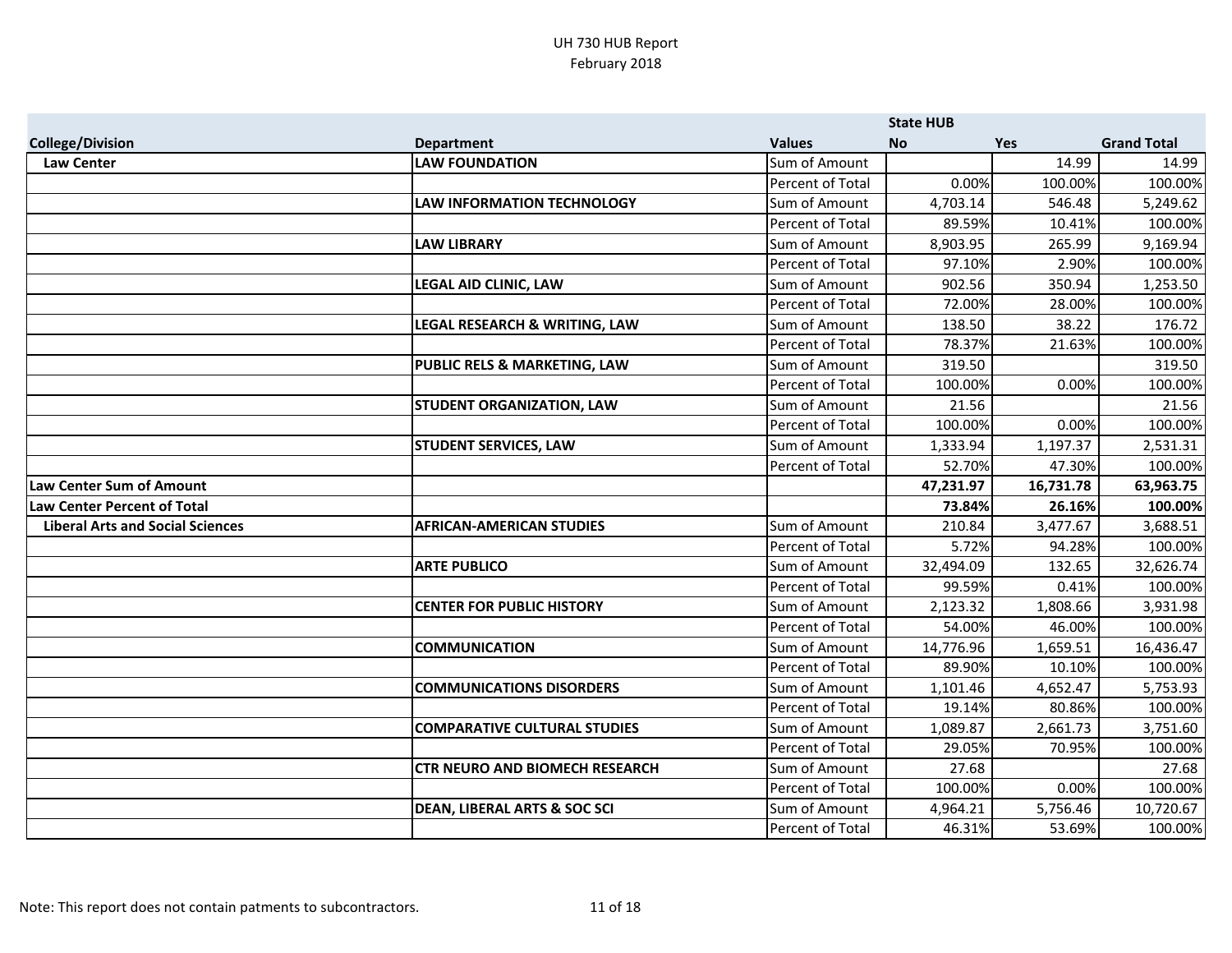|                                                          |                                       |                  | <b>State HUB</b> |            |                    |
|----------------------------------------------------------|---------------------------------------|------------------|------------------|------------|--------------------|
| <b>College/Division</b>                                  | <b>Department</b>                     | <b>Values</b>    | <b>No</b>        | <b>Yes</b> | <b>Grand Total</b> |
| <b>Liberal Arts and Social Sciences</b>                  | <b>ECONOMICS</b>                      | Sum of Amount    | 1,475.95         | 5,280.04   | 6,755.99           |
|                                                          |                                       | Percent of Total | 21.85%           | 78.15%     | 100.00%            |
|                                                          | <b>ENGLISH</b>                        | Sum of Amount    | 12,456.70        | 4,413.83   | 16,870.53          |
|                                                          |                                       | Percent of Total | 73.84%           | 26.16%     | 100.00%            |
|                                                          | <b>HEALTH AND HUMAN PERFORMANCE</b>   | Sum of Amount    | 57,269.19        | 525.97     | 57,795.16          |
|                                                          |                                       | Percent of Total | 99.09%           | 0.91%      | 100.00%            |
|                                                          | <b>HISPANIC STUDIES</b>               | Sum of Amount    | 971.95           | 1,543.20   | 2,515.15           |
|                                                          |                                       | Percent of Total | 38.64%           | 61.36%     | 100.00%            |
|                                                          | <b>HISTORY</b>                        | Sum of Amount    | 1,666.92         | 12,655.87  | 14,322.79          |
|                                                          |                                       | Percent of Total | 11.64%           | 88.36%     | 100.00%            |
|                                                          | <b>HOBBY CENTER FOR PUBLIC POLICY</b> | Sum of Amount    | 3,761.53         | 91,894.34  | 95,655.87          |
|                                                          |                                       | Percent of Total | 3.93%            | 96.07%     | 100.00%            |
|                                                          | <b>MEXICAN-AMERICAN STUDIES</b>       | Sum of Amount    | 714.56           | 258.71     | 973.27             |
|                                                          |                                       | Percent of Total | 73.42%           | 26.58%     | 100.00%            |
|                                                          | <b>MILITARY SCIENCE</b>               | Sum of Amount    | 275.70           | 20.60      | 296.30             |
|                                                          |                                       | Percent of Total | 93.05%           | 6.95%      | 100.00%            |
|                                                          | <b>MODERN AND CLASSICAL LANGUAGES</b> | Sum of Amount    | 194.29           | 288.86     | 483.15             |
|                                                          |                                       | Percent of Total | 40.21%           | 59.79%     | 100.00%            |
|                                                          | <b>PHILOSOPHY</b>                     | Sum of Amount    |                  | 90.19      | 90.19              |
|                                                          |                                       | Percent of Total | 0.00%            | 100.00%    | 100.00%            |
|                                                          | <b>POLITICAL SCIENCE</b>              | Sum of Amount    | 63,363.39        | 319.43     | 63,682.82          |
|                                                          |                                       | Percent of Total | 99.50%           | 0.50%      | 100.00%            |
|                                                          | <b>PSYCHOLOGY</b>                     | Sum of Amount    | 55,362.97        | 6,511.65   | 61,874.62          |
|                                                          |                                       | Percent of Total | 89.48%           | 10.52%     | 100.00%            |
|                                                          | PUBLIC ADMINISTRATION PROGRAM         | Sum of Amount    | 1,736.92         |            | 1,736.92           |
|                                                          |                                       | Percent of Total | 100.00%          | 0.00%      | 100.00%            |
|                                                          | <b>SOCIOLOGY</b>                      | Sum of Amount    | 5,108.19         | 545.22     | 5,653.41           |
|                                                          |                                       | Percent of Total | 90.36%           | 9.64%      | 100.00%            |
|                                                          | <b>WOMEN'S STUDIES PROGRAM</b>        | Sum of Amount    | 469.19           | 80.43      | 549.62             |
|                                                          |                                       | Percent of Total | 85.37%           | 14.63%     | 100.00%            |
| <b>Liberal Arts and Social Sciences Sum of Amount</b>    |                                       |                  | 261,615.88       | 144,577.49 | 406,193.37         |
| <b>Liberal Arts and Social Sciences Percent of Total</b> |                                       |                  | 64.41%           | 35.59%     | 100.00%            |
| Library                                                  | <b>UNIVERSITY LIBRARIES</b>           | Sum of Amount    | 254,375.31       | 35,179.96  | 289,555.27         |
|                                                          |                                       | Percent of Total | 87.85%           | 12.15%     | 100.00%            |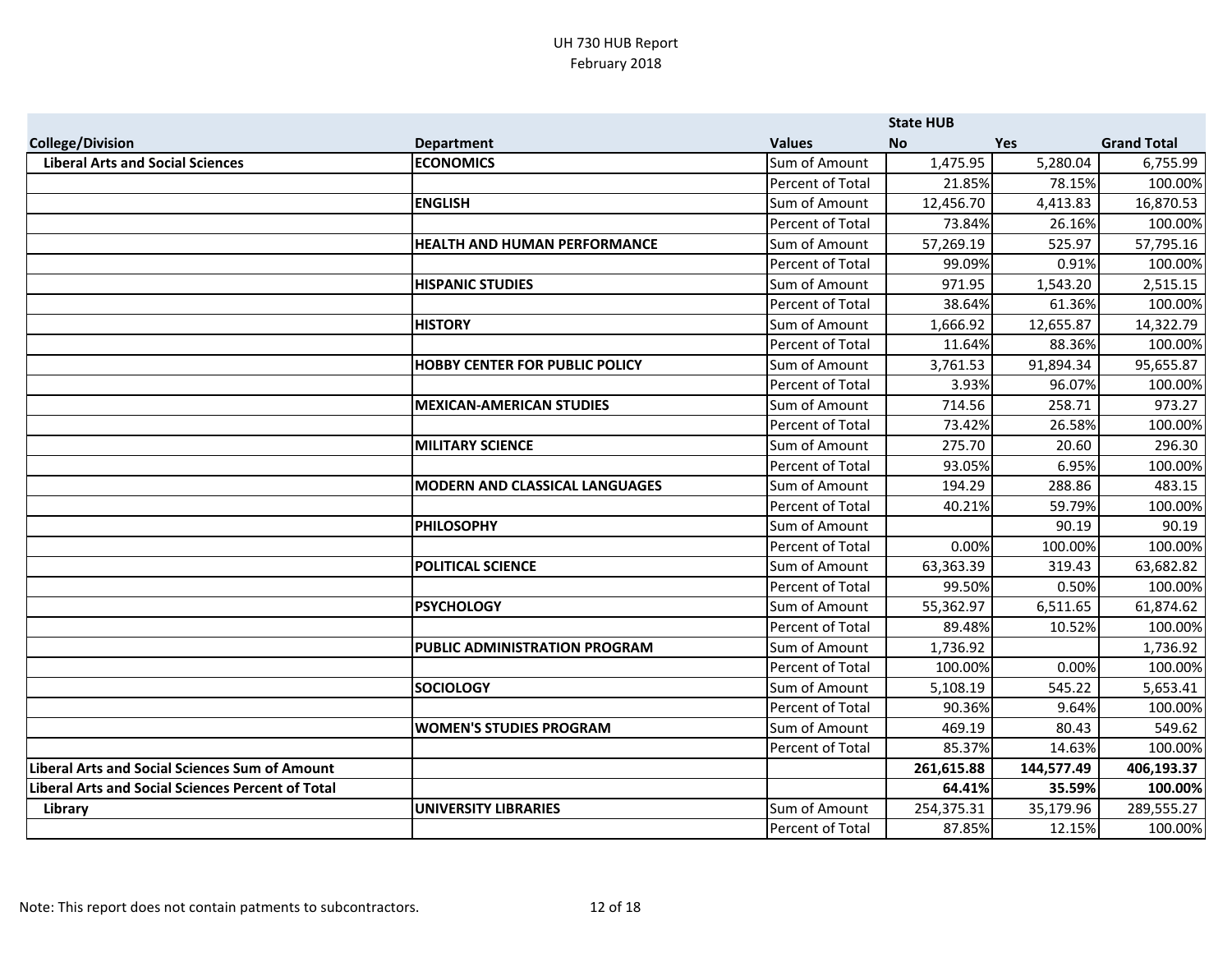|                                                  |                                                       |                  | <b>State HUB</b> |            |                    |
|--------------------------------------------------|-------------------------------------------------------|------------------|------------------|------------|--------------------|
| <b>College/Division</b>                          | <b>Department</b>                                     | <b>Values</b>    | <b>No</b>        | <b>Yes</b> | <b>Grand Total</b> |
| <b>Library Sum of Amount</b>                     |                                                       |                  | 254,375.31       | 35,179.96  | 289,555.27         |
| <b>Library Percent of Total</b>                  |                                                       |                  | 87.85%           | 12.15%     | 100.00%            |
| <b>Natural Science and Mathematics</b>           | <b>BIOLOGY &amp; BIOCHEMISTRY</b>                     | Sum of Amount    | 172,931.59       | 10,305.39  | 183,236.98         |
|                                                  |                                                       | Percent of Total | 94.38%           | 5.62%      | 100.00%            |
|                                                  | <b>CHEMISTRY</b>                                      | Sum of Amount    | 130,745.57       | 25,087.72  | 155,833.29         |
|                                                  |                                                       | Percent of Total | 83.90%           | 16.10%     | 100.00%            |
|                                                  | <b>COMPUTER SCIENCE</b>                               | Sum of Amount    | 69,620.69        | 3,427.16   | 73,047.85          |
|                                                  |                                                       | Percent of Total | 95.31%           | 4.69%      | 100.00%            |
|                                                  | <b>CTR FOR NUCLEAR RECEPTORS &amp; CELL SIGNALING</b> | Sum of Amount    | 34,662.41        | 165.36     | 34,827.77          |
|                                                  |                                                       | Percent of Total | 99.53%           | 0.47%      | 100.00%            |
|                                                  | <b>DEAN, NATURAL SCIENCE &amp; MATHE</b>              | Sum of Amount    | 84,649.60        | 3,125.88   | 87,775.48          |
|                                                  |                                                       | Percent of Total | 96.44%           | 3.56%      | 100.00%            |
|                                                  | <b>EARTH AND ATMOSPHERIC SCIENCES</b>                 | Sum of Amount    | 187,267.45       | 1,113.75   | 188,381.20         |
|                                                  |                                                       | Percent of Total | 99.41%           | 0.59%      | 100.00%            |
|                                                  | <b>HOUSTON COASTAL CENTER</b>                         | Sum of Amount    | 1,231.97         |            | 1,231.97           |
|                                                  |                                                       | Percent of Total | 100.00%          | 0.00%      | 100.00%            |
|                                                  | INST FOR CLIMATE/ATMOSPHERIC SCIENCE (CAS)            | Sum of Amount    | 92.06            |            | 92.06              |
|                                                  |                                                       | Percent of Total | 100.00%          | 0.00%      | 100.00%            |
|                                                  | <b>MATHEMATICS</b>                                    | Sum of Amount    | 42,307.69        | 4,676.94   | 46,984.63          |
|                                                  |                                                       | Percent of Total | 90.05%           | 9.95%      | 100.00%            |
|                                                  | <b>PHYSICS</b>                                        | Sum of Amount    | 16,488.20        | 4,422.27   | 20,910.47          |
|                                                  |                                                       | Percent of Total | 78.85%           | 21.15%     | 100.00%            |
| Natural Science and Mathematics Sum of Amount    |                                                       |                  | 739,997.23       | 52,324.47  | 792,321.70         |
| Natural Science and Mathematics Percent of Total |                                                       |                  | 93.40%           | 6.60%      | 100.00%            |
| <b>Optometry</b>                                 | <b>DEAN, OPTOMETRY</b>                                | Sum of Amount    | 86,045.80        | 4,810.40   | 90,856.20          |
|                                                  |                                                       | Percent of Total | 94.71%           | 5.29%      | 100.00%            |
|                                                  | <b>OPT VISION SCIENCES</b>                            | Sum of Amount    | 195,519.26       |            | 195,519.26         |
|                                                  |                                                       | Percent of Total | 100.00%          | 0.00%      | 100.00%            |
|                                                  | <b>OPTOMETRY CLINIC</b>                               | Sum of Amount    | 380,204.49       | 16,370.06  | 396,574.55         |
|                                                  |                                                       | Percent of Total | 95.87%           | 4.13%      | 100.00%            |
| <b>Optometry Sum of Amount</b>                   |                                                       |                  | 661,769.55       | 21,180.46  | 682,950.01         |
| <b>Optometry Percent of Total</b>                |                                                       |                  | 96.90%           | 3.10%      | 100.00%            |
| Pharmacy                                         | <b>DEAN, PHARMACY</b>                                 | Sum of Amount    | 52,908.97        | 6,872.70   | 59,781.67          |
|                                                  |                                                       | Percent of Total | 88.50%           | 11.50%     | 100.00%            |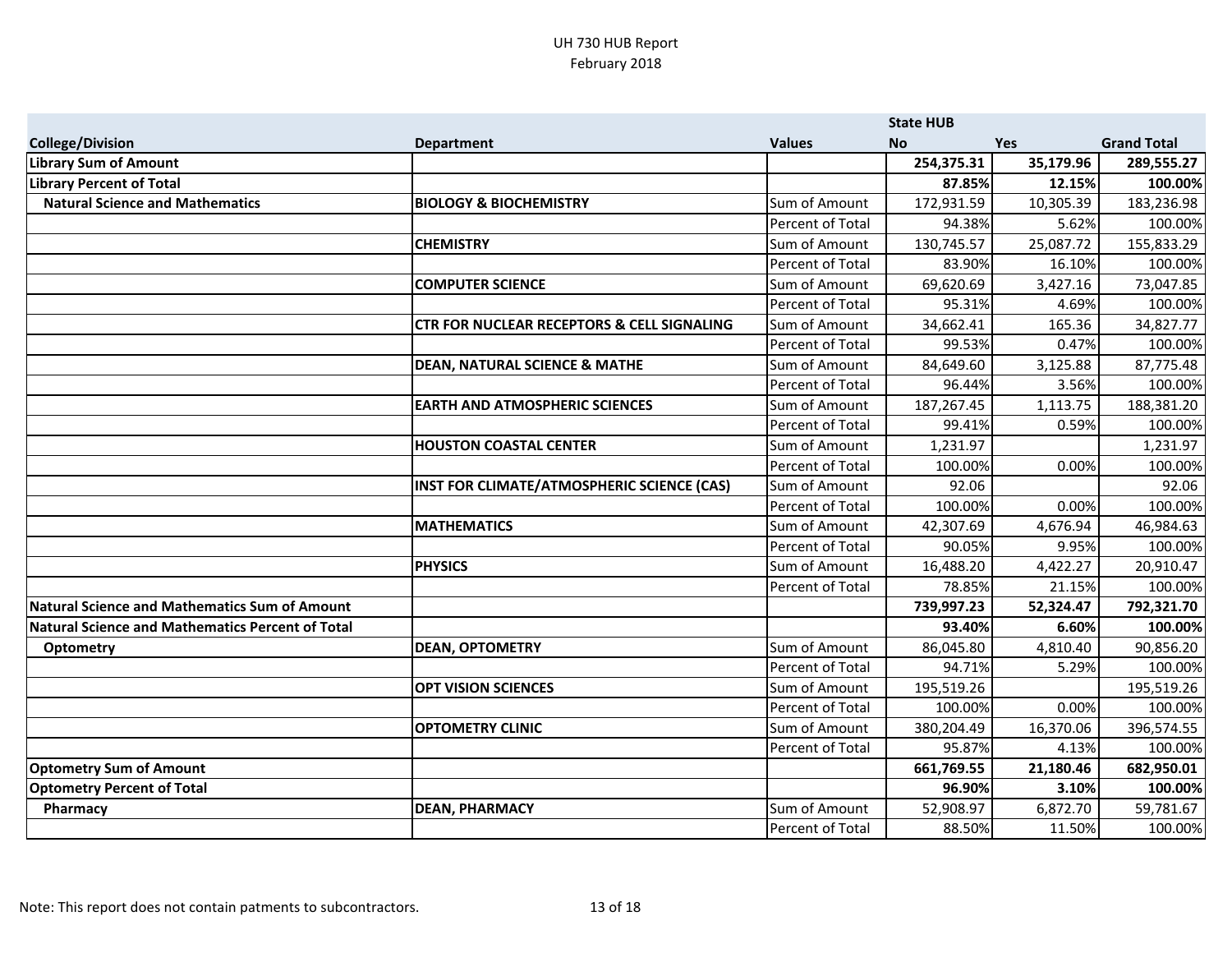|                                  |                                                     |                         | <b>State HUB</b> |            |                    |
|----------------------------------|-----------------------------------------------------|-------------------------|------------------|------------|--------------------|
| <b>College/Division</b>          | <b>Department</b>                                   | <b>Values</b>           | <b>No</b>        | <b>Yes</b> | <b>Grand Total</b> |
| Pharmacy                         | <b>EXPERIENTIAL PROGRAMS</b>                        | Sum of Amount           | 9,005.29         | 4,408.97   | 13,414.26          |
|                                  |                                                     | Percent of Total        | 67.13%           | 32.87%     | 100.00%            |
|                                  | PHAR HEALTH OUTCOMES & POLICY                       | Sum of Amount           | 719.78           |            | 719.78             |
|                                  |                                                     | Percent of Total        | 100.00%          | 0.00%      | 100.00%            |
|                                  | PHARM PRACTICE & TRANS RESEARCH                     | Sum of Amount           | 48,998.43        | 3,717.02   | 52,715.45          |
|                                  |                                                     | <b>Percent of Total</b> | 92.95%           | 7.05%      | 100.00%            |
|                                  | PHARMACOLOGICAL & PHARMACEUTIC                      | Sum of Amount           | 186,349.80       | 4,498.63   | 190,848.43         |
|                                  |                                                     | Percent of Total        | 97.64%           | 2.36%      | 100.00%            |
|                                  | <b>STUDENT SERVICES PHARMACY</b>                    | Sum of Amount           | 198.00           | 307.66     | 505.66             |
|                                  |                                                     | Percent of Total        | 39.16%           | 60.84%     | 100.00%            |
| <b>Pharmacy Sum of Amount</b>    |                                                     |                         | 298,180.27       | 19,804.98  | 317,985.25         |
| <b>Pharmacy Percent of Total</b> |                                                     |                         | 93.77%           | 6.23%      | 100.00%            |
| Research                         | ADVANCED MANUFACTURING INSTITUTE (AMI)              | Sum of Amount           | 46,494.29        | 344.85     | 46,839.14          |
|                                  |                                                     | Percent of Total        | 99.26%           | 0.74%      | 100.00%            |
|                                  | <b>ANIMAL CARE OPERATIONS</b>                       | Sum of Amount           | 40,671.81        | 3,910.03   | 44,581.84          |
|                                  |                                                     | Percent of Total        | 91.23%           | 8.77%      | 100.00%            |
|                                  | <b>BUSINESS OPERATIONS &amp; IT</b>                 | Sum of Amount           | 3,200.55         | 60.63      | 3,261.18           |
|                                  |                                                     | Percent of Total        | 98.14%           | 1.86%      | 100.00%            |
|                                  | <b>CENTER FOR ADVANCED COMPUTING &amp; DATA SYS</b> | Sum of Amount           | 635.87           |            | 635.87             |
|                                  |                                                     | Percent of Total        | 100.00%          | 0.00%      | 100.00%            |
|                                  | <b>CENTER FOR ADVANCED MATERIALS</b>                | Sum of Amount           | 3,973.72         |            | 3,973.72           |
|                                  |                                                     | Percent of Total        | 100.00%          | 0.00%      | 100.00%            |
|                                  | <b>CENTER FOR INDUSTRIAL PARTNERS</b>               | Sum of Amount           | 1,485.06         | 3,310.20   | 4,795.26           |
|                                  |                                                     | Percent of Total        | 30.97%           | 69.03%     | 100.00%            |
|                                  | <b>DIV OF RESEARCH BUSINESS OPERATIONS</b>          | Sum of Amount           | 137.60           | 1,048.61   | 1,186.21           |
|                                  |                                                     | Percent of Total        | 11.60%           | 88.40%     | 100.00%            |
|                                  | <b>DOR COMMUNICATIONS</b>                           | Sum of Amount           | 622.27           | 1,666.98   | 2,289.25           |
|                                  |                                                     | Percent of Total        | 27.18%           | 72.82%     | 100.00%            |
|                                  | <b>ENVIRONMENT HEALTH &amp; LIFE SAFETY</b>         | Sum of Amount           | 17,263.62        | 51.97      | 17,315.59          |
|                                  |                                                     | Percent of Total        | 99.70%           | 0.30%      | 100.00%            |
|                                  | <b>GRANTS AND CONTRACTS</b>                         | Sum of Amount           | 1,507.40         | 389.36     | 1,896.76           |
|                                  |                                                     | Percent of Total        | 79.47%           | 20.53%     | 100.00%            |
|                                  | <b>HEALTH RESEARCH INSTITUTE</b>                    | Sum of Amount           | 11,242.45        | 1,566.15   | 12,808.60          |
|                                  |                                                     | Percent of Total        | 87.77%           | 12.23%     | 100.00%            |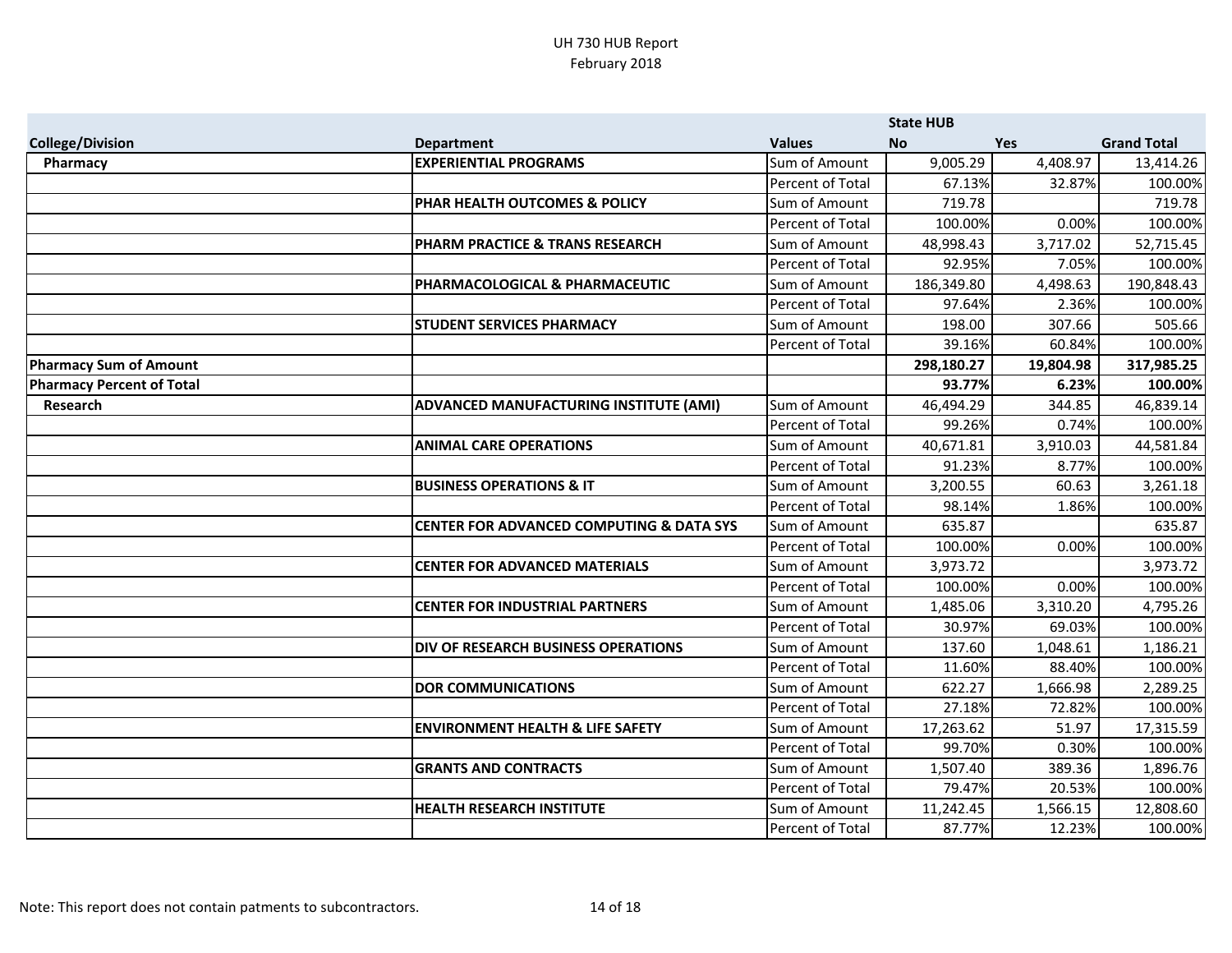|                                           |                                                  |                  | <b>State HUB</b> |            |                    |
|-------------------------------------------|--------------------------------------------------|------------------|------------------|------------|--------------------|
| <b>College/Division</b>                   | <b>Department</b>                                | <b>Values</b>    | <b>No</b>        | <b>Yes</b> | <b>Grand Total</b> |
| <b>Research</b>                           | OFFICE OF INTELLECTUAL PROPERTY MGMT             | Sum of Amount    | 332,765.61       | 233.45     | 332,999.06         |
|                                           |                                                  | Percent of Total | 99.93%           | 0.07%      | 100.00%            |
|                                           | <b>RESEARCH</b>                                  | Sum of Amount    | 7,529.74         | 1,062.76   | 8,592.50           |
|                                           |                                                  | Percent of Total | 87.63%           | 12.37%     | 100.00%            |
|                                           | <b>RESEARCH INVESTMENT FUND</b>                  | Sum of Amount    | 20,000.00        |            | 20,000.00          |
|                                           |                                                  | Percent of Total | 100.00%          | 0.00%      | 100.00%            |
|                                           | RESEARCH POLICIES/COMPLIANCE/COMMITTEES          | Sum of Amount    | 1,934.39         | 3,242.24   | 5,176.63           |
|                                           |                                                  | Percent of Total | 37.37%           | 62.63%     | 100.00%            |
|                                           | <b>TIMES</b>                                     | Sum of Amount    | 61,106.82        | 11,763.61  | 72,870.43          |
|                                           |                                                  | Percent of Total | 83.86%           | 16.14%     | 100.00%            |
|                                           | TX CTR SUPERCONDUCTIVITY AT UH                   | Sum of Amount    | 120,786.05       | 285.92     | 121,071.97         |
|                                           |                                                  | Percent of Total | 99.76%           | 0.24%      | 100.00%            |
|                                           | TX OBESITY RESEARCH CENTER                       | Sum of Amount    | 7,214.75         | 257.82     | 7,472.57           |
|                                           |                                                  | Percent of Total | 96.55%           | 3.45%      | 100.00%            |
|                                           | UH SEQUENCING CORE FACILITY                      | Sum of Amount    | 21,617.63        | 1,200.00   | 22,817.63          |
|                                           |                                                  | Percent of Total | 94.74%           | 5.26%      | 100.00%            |
| <b>Research Sum of Amount</b>             |                                                  |                  | 700,189.63       | 30,394.58  | 730,584.21         |
| <b>Research Percent of Total</b>          |                                                  |                  | 95.84%           | 4.16%      | 100.00%            |
| <b>School of Nursing</b>                  | <b>DEAN, SCHOOL OF NURSING</b>                   | Sum of Amount    | 1,882.78         | 36,115.08  | 37,997.86          |
|                                           |                                                  | Percent of Total | 4.95%            | 95.05%     | 100.00%            |
| <b>School of Nursing Sum of Amount</b>    |                                                  |                  | 1,882.78         | 36,115.08  | 37,997.86          |
| <b>School of Nursing Percent of Total</b> |                                                  |                  | 4.95%            | 95.05%     | 100.00%            |
| <b>Student Affairs</b>                    | <b>ADMISSIONS</b>                                | Sum of Amount    | 8,243.65         | 22,496.70  | 30,740.35          |
|                                           |                                                  | Percent of Total | 26.82%           | 73.18%     | 100.00%            |
|                                           | <b>CAMPUS RECREATION</b>                         | Sum of Amount    | 18,639.77        | 801.97     | 19,441.74          |
|                                           |                                                  | Percent of Total | 95.88%           | 4.12%      | 100.00%            |
|                                           | <b>CAMPUS SOLUTIONS SERVICES</b>                 | Sum of Amount    | 32,204.30        | 11,498.53  | 43,702.83          |
|                                           |                                                  | Percent of Total | 73.69%           | 26.31%     | 100.00%            |
|                                           | <b>CENTER FOR DIVERSITY &amp; INCLUSION</b>      | Sum of Amount    | 249.72           |            | 249.72             |
|                                           |                                                  | Percent of Total | 100.00%          | 0.00%      | 100.00%            |
|                                           | <b>CENTER FOR FRATERNITY &amp; SORORITY LIFE</b> | Sum of Amount    | 260.32           | 82.75      | 343.07             |
|                                           |                                                  | Percent of Total | 75.88%           | 24.12%     | 100.00%            |
|                                           | <b>CENTER FOR STUDENT INVOLVEMENT</b>            | Sum of Amount    | 1,262.43         | 231.98     | 1,494.41           |
|                                           |                                                  | Percent of Total | 84.48%           | 15.52%     | 100.00%            |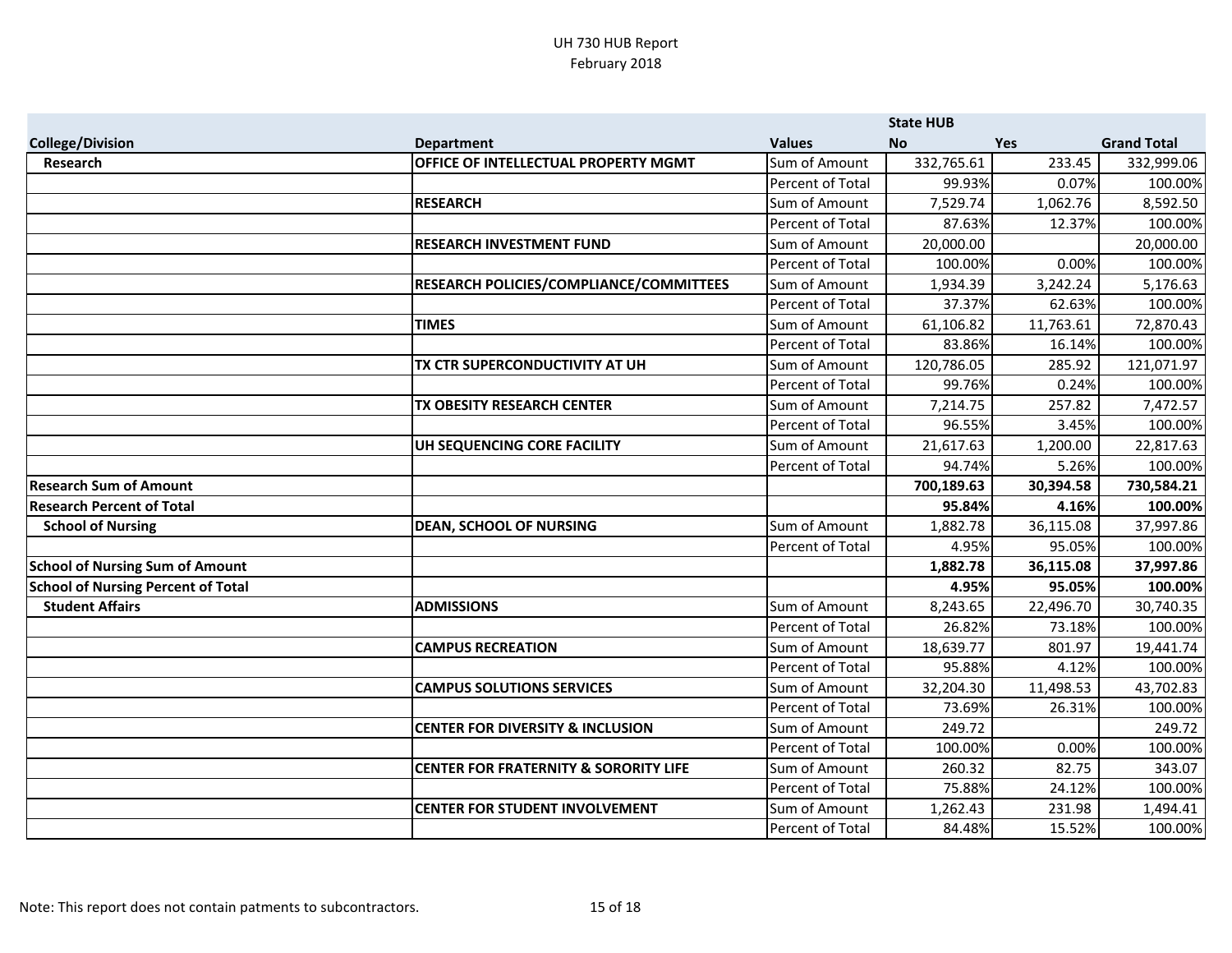|                         |                                           |                         | <b>State HUB</b> |            |                    |
|-------------------------|-------------------------------------------|-------------------------|------------------|------------|--------------------|
| <b>College/Division</b> | <b>Department</b>                         | <b>Values</b>           | <b>No</b>        | <b>Yes</b> | <b>Grand Total</b> |
| <b>Student Affairs</b>  | <b>CENTER FOR STUDENT MEDIA</b>           | Sum of Amount           | 8,944.32         | 37.15      | 8,981.47           |
|                         |                                           | Percent of Total        | 99.59%           | 0.41%      | 100.00%            |
|                         | <b>CENTER FOR STUDENTS W/DISABILITIES</b> | Sum of Amount           | 50,195.55        | 25,269.63  | 75,465.18          |
|                         |                                           | Percent of Total        | 66.51%           | 33.49%     | 100.00%            |
|                         | <b>CHILDREN'S LEARNING CENTER</b>         | Sum of Amount           | 7,822.52         | 658.35     | 8,480.87           |
|                         |                                           | <b>Percent of Total</b> | 92.24%           | 7.76%      | 100.00%            |
|                         | <b>COUGARS IN RECOVERY</b>                | Sum of Amount           |                  | 255.96     | 255.96             |
|                         |                                           | Percent of Total        | 0.00%            | 100.00%    | 100.00%            |
|                         | <b>COUNSELING AND PSYCH SVCS</b>          | Sum of Amount           | 2,335.17         | 20,381.83  | 22,717.00          |
|                         |                                           | Percent of Total        | 10.28%           | 89.72%     | 100.00%            |
|                         | <b>DEAN OF STUDENTS</b>                   | Sum of Amount           | 251.15           | 149.08     | 400.23             |
|                         |                                           | Percent of Total        | 62.75%           | 37.25%     | 100.00%            |
|                         | <b>ENROLLMENT MANAGEMENT SERVICES</b>     | Sum of Amount           | 3,077.12         | 2,200.76   | 5,277.88           |
|                         |                                           | Percent of Total        | 58.30%           | 41.70%     | 100.00%            |
|                         | <b>LGBTQ RESOURCE CENTER</b>              | Sum of Amount           | 44.81            |            | 44.81              |
|                         |                                           | Percent of Total        | 100.00%          | 0.00%      | 100.00%            |
|                         | OFFICE OF THE UNIVERSITY REGISTRAR        | Sum of Amount           | 18,359.65        | 512.51     | 18,872.16          |
|                         |                                           | Percent of Total        | 97.28%           | 2.72%      | 100.00%            |
|                         | <b>RELIGION CENTER</b>                    | Sum of Amount           | 633.04           |            | 633.04             |
|                         |                                           | Percent of Total        | 100.00%          | 0.00%      | 100.00%            |
|                         | <b>SCHOLARSHIPS AND FINANCIAL AID</b>     | Sum of Amount           | 683.19           | 2,218.50   | 2,901.69           |
|                         |                                           | Percent of Total        | 23.54%           | 76.46%     | 100.00%            |
|                         | <b>STU COMMUNICATION &amp; MARKETING</b>  | Sum of Amount           | 258.00           | 32.50      | 290.50             |
|                         |                                           | Percent of Total        | 88.81%           | 11.19%     | 100.00%            |
|                         | <b>STUDENT AFFAIRS</b>                    | Sum of Amount           | 611.20           | 1,988.07   | 2,599.27           |
|                         |                                           | Percent of Total        | 23.51%           | 76.49%     | 100.00%            |
|                         | STUDENT AFFAIRS BUSINESS SERVICES         | Sum of Amount           | 694.14           | 493.58     | 1,187.72           |
|                         |                                           | Percent of Total        | 58.44%           | 41.56%     | 100.00%            |
|                         | <b>STUDENT AFFAIRS IT SERVICES</b>        | Sum of Amount           | 71.82            | 4,218.69   | 4,290.51           |
|                         |                                           | Percent of Total        | 1.67%            | 98.33%     | 100.00%            |
|                         | <b>STUDENT CENTER</b>                     | Sum of Amount           | 11,067.43        | 1,110.33   | 12,177.76          |
|                         |                                           | Percent of Total        | 90.88%           | 9.12%      | 100.00%            |
|                         | <b>STUDENT HEALTH CENTER</b>              | Sum of Amount           | 53,285.96        | 9,639.01   | 62,924.97          |
|                         |                                           | Percent of Total        | 84.68%           | 15.32%     | 100.00%            |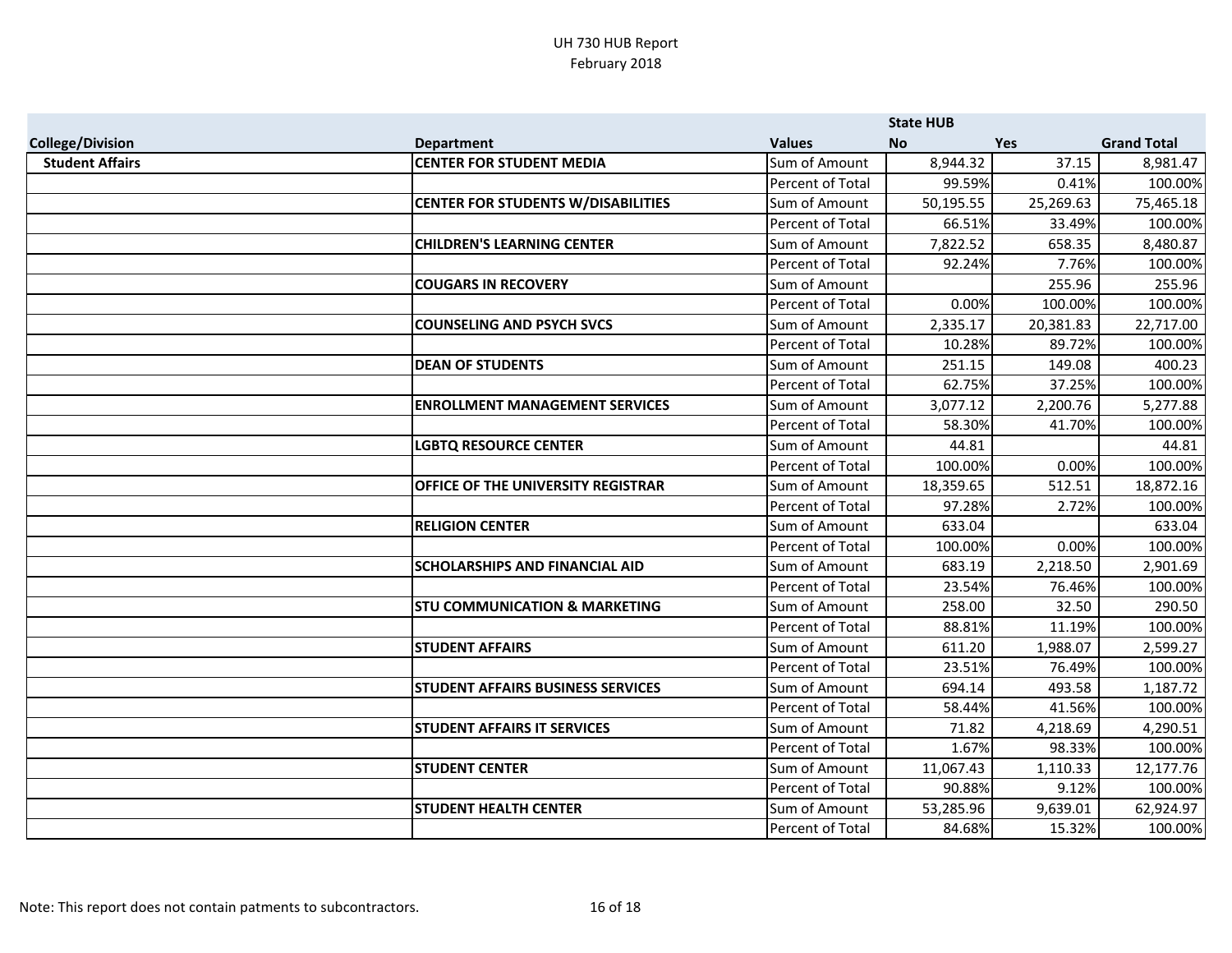|                                                   |                                          |                  | <b>State HUB</b> |            |                    |
|---------------------------------------------------|------------------------------------------|------------------|------------------|------------|--------------------|
| <b>College/Division</b>                           | <b>Department</b>                        | <b>Values</b>    | <b>No</b>        | <b>Yes</b> | <b>Grand Total</b> |
| <b>Student Affairs</b>                            | <b>STUDENT HOUSING - RESID LIFE</b>      | Sum of Amount    | 38,033.85        | 8,894.71   | 46,928.56          |
|                                                   |                                          | Percent of Total | 81.05%           | 18.95%     | 100.00%            |
|                                                   | <b>UNIVERSITY CAREER SERVICES</b>        | Sum of Amount    | 2,039.25         | 916.80     | 2,956.05           |
|                                                   |                                          | Percent of Total | 68.99%           | 31.01%     | 100.00%            |
|                                                   | <b>URBAN EXPERIENCE VPSA</b>             | Sum of Amount    | 566.73           |            | 566.73             |
|                                                   |                                          | Percent of Total | 100.00%          | 0.00%      | 100.00%            |
|                                                   | <b>VETERAN SERVICES</b>                  | Sum of Amount    | 375.81           |            | 375.81             |
|                                                   |                                          | Percent of Total | 100.00%          | 0.00%      | 100.00%            |
|                                                   | <b>WELLNESS CENTER</b>                   | Sum of Amount    | 682.67           | 2,404.98   | 3,087.65           |
|                                                   |                                          | Percent of Total | 22.11%           | 77.89%     | 100.00%            |
|                                                   | WOMEN & GENDER RESOURCE CENTER           | Sum of Amount    | 280.98           | 460.09     | 741.07             |
|                                                   |                                          | Percent of Total | 37.92%           | 62.08%     | 100.00%            |
| <b>Student Affairs Sum of Amount</b>              |                                          |                  | 261,174.55       | 116,954.46 | 378,129.01         |
| <b>Student Affairs Percent of Total</b>           |                                          |                  | 69.07%           | 30.93%     | 100.00%            |
| <b>Technology</b>                                 | <b>CONSTRUCTION MANAGEMENT</b>           | Sum of Amount    | 14,214.90        | 196.71     | 14,411.61          |
|                                                   |                                          | Percent of Total | 98.64%           | 1.36%      | 100.00%            |
|                                                   | <b>CTR FOR INFO SCRTY, RES &amp; EDU</b> | Sum of Amount    | 2,837.70         | 1,627.65   | 4,465.35           |
|                                                   |                                          | Percent of Total | 63.55%           | 36.45%     | 100.00%            |
|                                                   | <b>DEAN, TECHNOLOGY</b>                  | Sum of Amount    | 37,482.87        | 17,166.98  | 54,649.85          |
|                                                   |                                          | Percent of Total | 68.59%           | 31.41%     | 100.00%            |
|                                                   | <b>ENGINEERING TECHNOLOGY</b>            | Sum of Amount    | 24,745.75        | 2,979.08   | 27,724.83          |
|                                                   |                                          | Percent of Total | 89.25%           | 10.75%     | 100.00%            |
|                                                   | <b>HUMAN DEVELOP AND CONSUMER SCI</b>    | Sum of Amount    | 470.79           | 2,467.84   | 2,938.63           |
|                                                   |                                          | Percent of Total | 16.02%           | 83.98%     | 100.00%            |
|                                                   | <b>INFORMATION &amp; LOGISTICS TECH</b>  | Sum of Amount    | 432.10           | 2,965.05   | 3,397.15           |
|                                                   |                                          | Percent of Total | 12.72%           | 87.28%     | 100.00%            |
| <b>Technology Sum of Amount</b>                   |                                          |                  | 80,184.11        | 27,403.31  | 107,587.42         |
| <b>Technology Percent of Total</b>                |                                          |                  | 74.53%           | 25.47%     | 100.00%            |
| Univ Marketing, Comm & Media Rel                  | MARKETING-UNIV MKT, COMM & MEDIA REL     | Sum of Amount    | 42,562.09        | 42,400.00  | 84,962.09          |
|                                                   |                                          | Percent of Total | 50.10%           | 49.90%     | 100.00%            |
|                                                   | VC/VP UNIV MKTG, COMM & MEDIA REL        | Sum of Amount    | 5,061.81         | 734.31     | 5,796.12           |
|                                                   |                                          | Percent of Total | 87.33%           | 12.67%     | 100.00%            |
| Univ Marketing, Comm & Media Rel Sum of Amount    |                                          |                  | 47,623.90        | 43,134.31  | 90,758.21          |
| Univ Marketing, Comm & Media Rel Percent of Total |                                          |                  | 52.47%           | 47.53%     | 100.00%            |